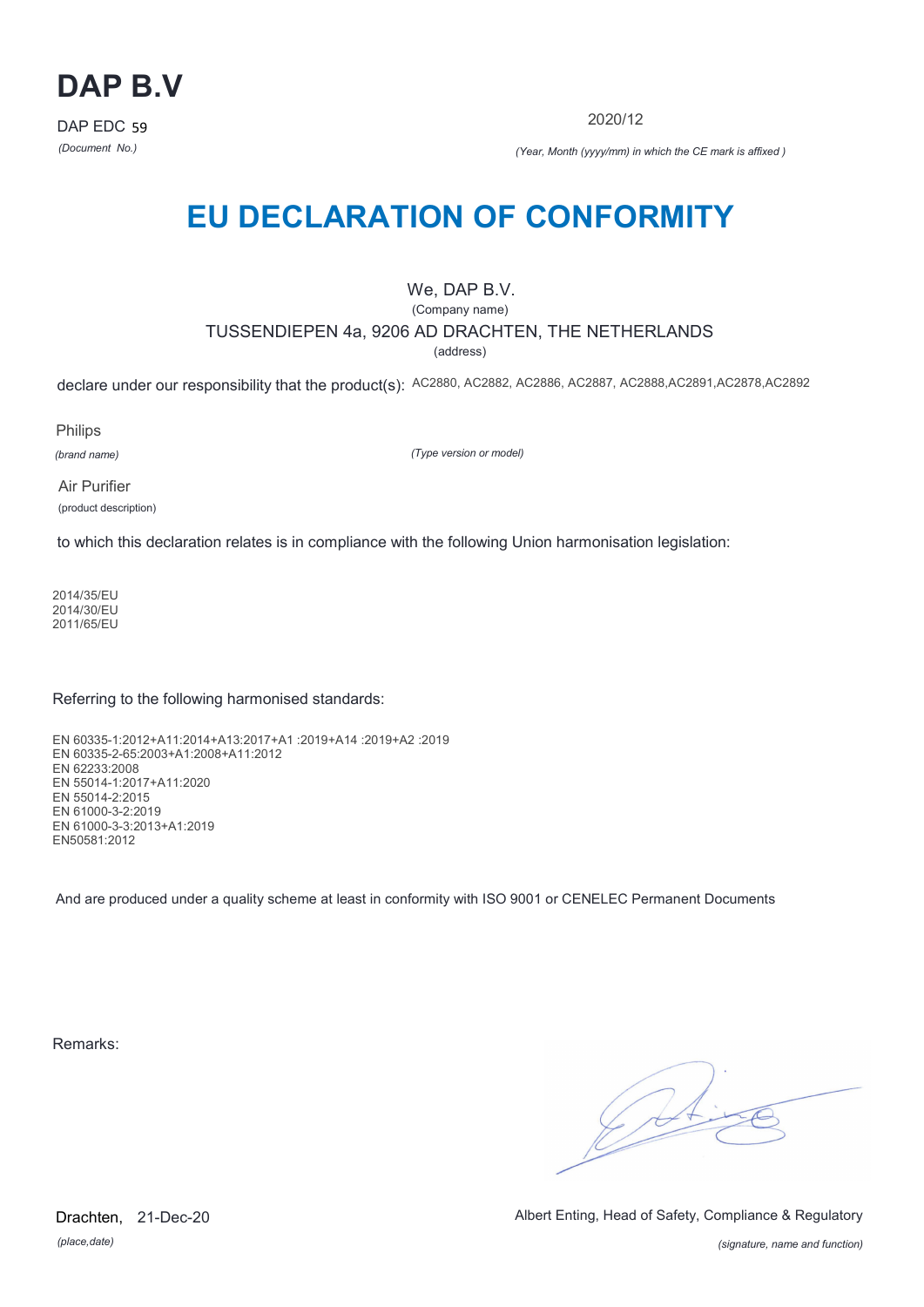

2020/12

*(Document No. /Bericht Nr. ) (Year, Month (yyyy/mm) in which the CE mark is affixed /Jahr der CE Zeichenerteilung )*

# **EU DECLARATION OF CONFORMITY**

(EG - Konformitätserklärung)

## We, DAP B.V.

(Company name / Name)

## TUSSENDIEPEN 4a, 9206 AD DRACHTEN, THE NETHERLANDS

(address / Anschrift)

declare under our responsibility that the product(s): AC2880, AC2882, AC2886, AC2887, AC2888,AC2891,AC2878,AC2892 erklären als Verantwortliche, daß folgende(s) elektrische(n) Produkt(e)

Philips

*(brand name, Markenname)*

*(Type version or model, Typenbezeichnung oder Modell )*

Air Purifier (product description, Produktbezeichnung)

to which this declaration relates is in compliance with the following Union harmonisation legislation:

(auf die sich diese Konformitätserklärung bezieht, allen nachstehenden harmonisierten Normen der Union entspricht:)

2014/35/EU 2014/30/EU 2011/65/EU

#### Referring to the following harmonised standards:

(Bezugnahme auf die folgenden harmonisierten Normen:)

EN 60335-1:2012+A11:2014+A13:2017+A1 :2019+A14 :2019+A2 :2019 EN 60335-2-65:2003+A1:2008+A11:2012 EN 62233:2008 EN 55014-1:2017+A11:2020 EN 55014-2:2015 EN 61000-3-2:2019 EN 61000-3-3:2013+A1:2019 EN50581:2012

And are produced under a quality scheme at least in conformity with ISO 9001 or CENELEC Permanent Documents (und die gemäß eines Qualitätsystems produziert werden, dass mindestens der ISO 9001 oder CENELEC Permanent Documents entspricht)

Remarks:

*(place,date / Ort, Datum )* Drachten, 21-Dec-20

*(signature, name and function / Unterschrift, Name und Funktion des Unterzeichners )* Albert Enting, Head of Safety, Compliance & Regulatory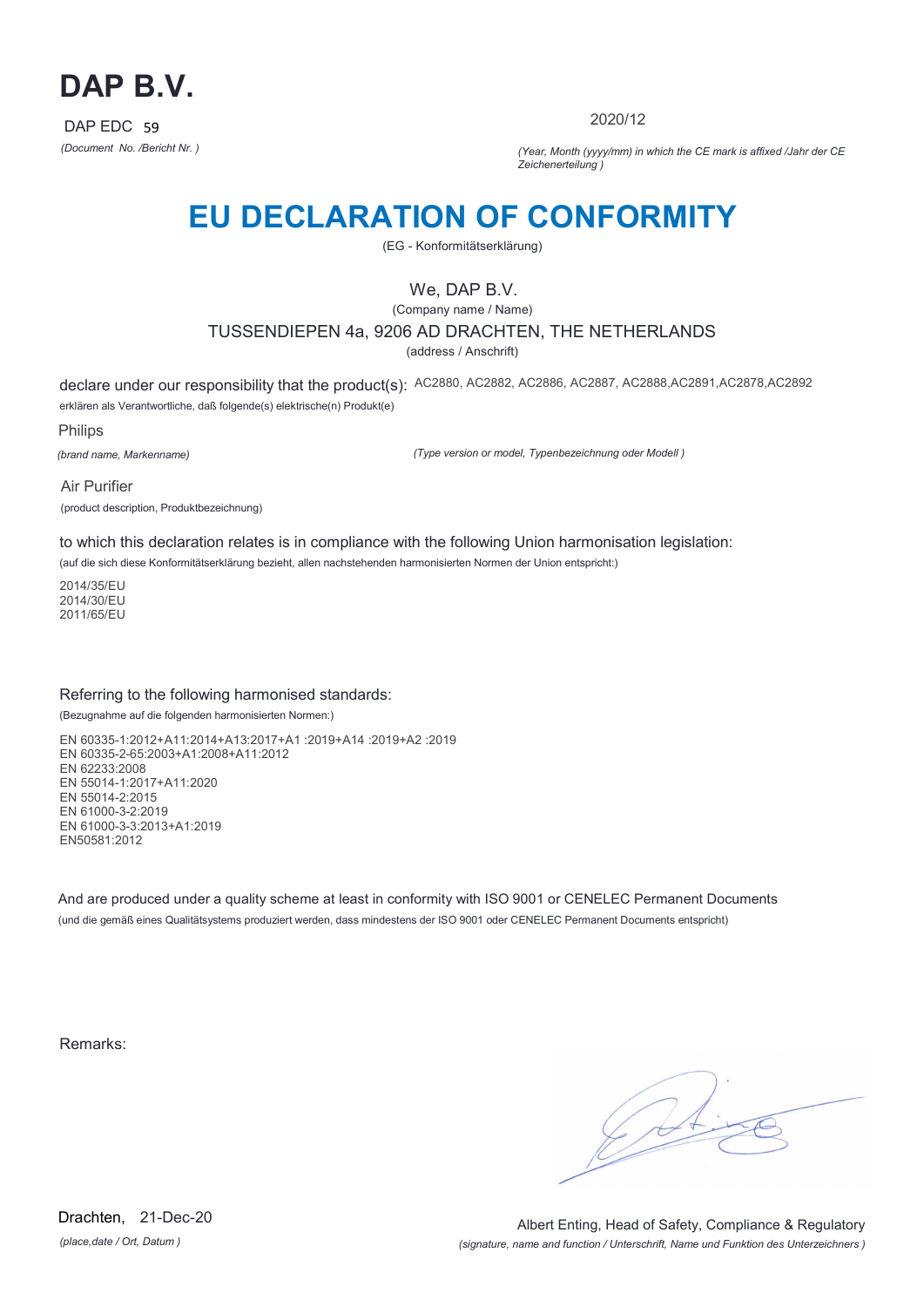

2020/12

*(Document No. / Numéro du document) (Year, Month (yyyy/mm) in which the CE mark is affixed / Année/mois (aaaa/mm) au cours de laquelle le marquage CE a été apposé)*

# **EU DECLARATION OF CONFORMITY**

(DECLARATION DE CONFORMITE CE)

## We, DAP B.V.

(Company name / Nom de l'entreprise)

### TUSSENDIEPEN 4a, 9206 AD DRACHTEN, THE NETHERLANDS

(address / adresse)

declare under our responsibility that the product(s): AC2880, AC2882, AC2886, AC2887, AC2888,AC2891,AC2878,AC2892 (déclarons sous notre propre responsabilité que le(s) produit(s))

Philips

*(brand name, nom de la marque)*

*(Type version or model, référence ou modèle)*

Air Purifier (product description, description du produit)

to which this declaration relates is in compliance with the following Union harmonisation legislation: (auquel cette déclaration se rapporte, est conforme à la législation d'harmonisation de l'Union suivante :)

2014/35/EU 2014/30/EU 2011/65/EU

### Referring to the following harmonised standards:

(Et fait référence aux normes harmonisées suivantes :)

EN 60335-1:2012+A11:2014+A13:2017+A1 :2019+A14 :2019+A2 :2019 EN 60335-2-65:2003+A1:2008+A11:2012 EN 62233:2008 EN 55014-1:2017+A11:2020 EN 55014-2:2015 EN 61000-3-2:2019 EN 61000-3-3:2013+A1:2019 EN50581:2012

And are produced under a quality scheme at least in conformity with ISO 9001 or CENELEC Permanent Documents (Et sont fabriqués conformément à une qualité au moins conforme à la norme ISO 9001 ou aux Documents Permanents CENELEC)

Remarks:

*(place,date / lieu, date)* Drachten, 21-Dec-20

*(signature, name and function / signature, nom et fonction)* Albert Enting, Head of Safety, Compliance & Regulatory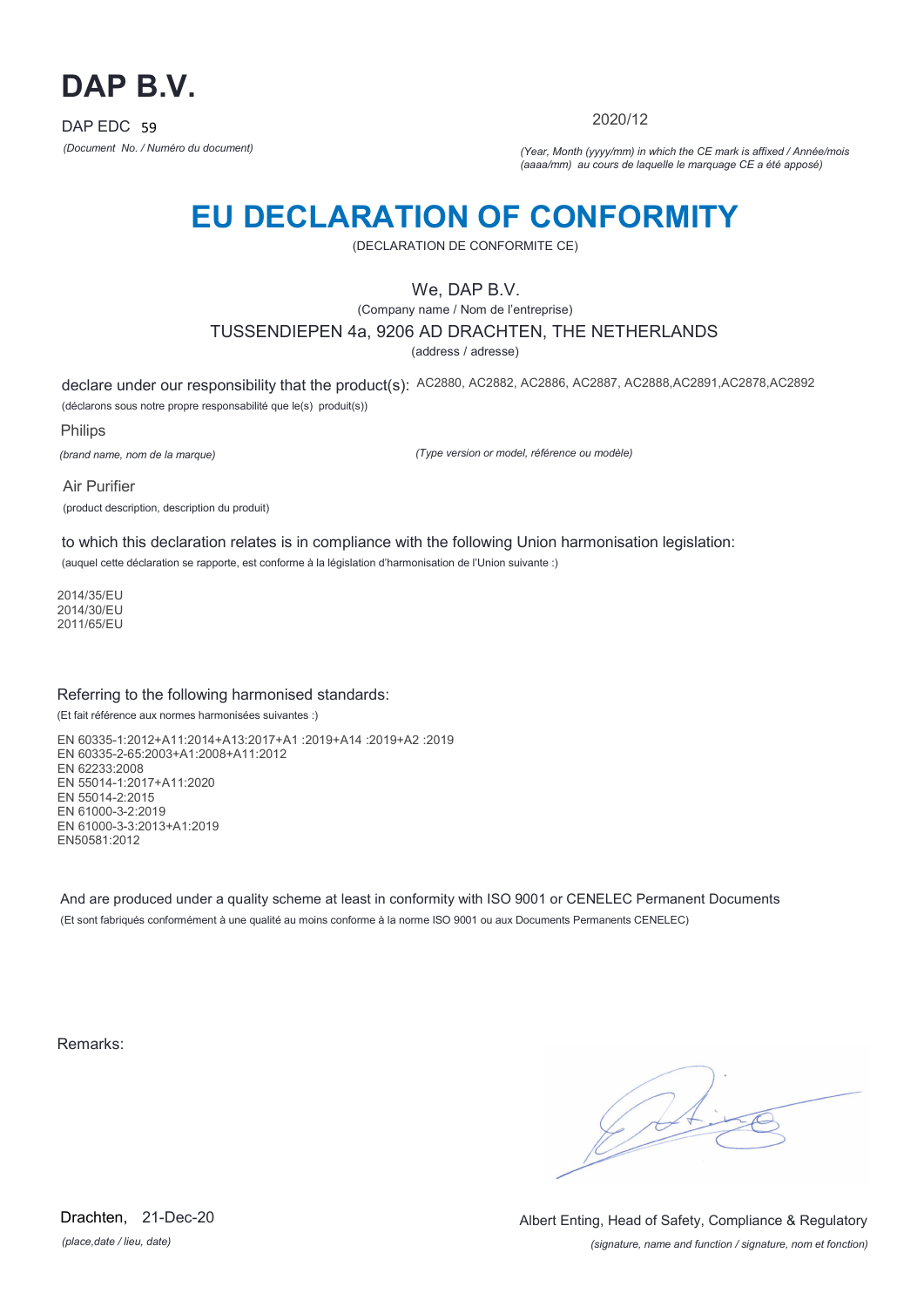

2020/12

*(Document No. / Documentnummer) (Year, Month (yyyy/mm) in which the CE mark is affixed / Jaar, maand waarin de CE markering is uitgegeven)*

# **EU DECLARATION OF CONFORMITY**

(Europeese Conformiteitsverklaring)

## We, DAP B.V.

(Company name / Bedrijfsnaam)

TUSSENDIEPEN 4a, 9206 AD DRACHTEN, THE NETHERLANDS

(address / adres)

declare under our responsibility that the product(s): AC2880, AC2882, AC2886, AC2887, AC2888,AC2891,AC2878,AC2892 (verklaren dat onder onze verantwoordelijkheid de product(en))

Philips

*(brand name, merknaam)*

*(Type version or model, typenummer of model)*

Air Purifier (product description, productbeschrijving)

to which this declaration relates is in compliance with the following Union harmonisation legislation:

(waarop deze verklaring betrekking heeft in overeenstemming is met de volgende harmonisatiewetten van de Europese Unie:)

2014/35/EU 2014/30/EU 2011/65/EU

### Referring to the following harmonised standards:

(Onder verwijzing naar de volgende geharmoniseerde normen:)

EN 60335-1:2012+A11:2014+A13:2017+A1 :2019+A14 :2019+A2 :2019 EN 60335-2-65:2003+A1:2008+A11:2012 EN 62233:2008 EN 55014-1:2017+A11:2020 EN 55014-2:2015 EN 61000-3-2:2019 EN 61000-3-3:2013+A1:2019 EN50581:2012

And are produced under a quality scheme at least in conformity with ISO 9001 or CENELEC Permanent Documents (En worden geproduceerd volgens een kwaliteitsprogramma wat minimaal overeenkomt met ISO9001 of de CENELEC permanente documenten)

Remarks:

 $\sqrt{14}$ 

*(place,date / plaats, datum)* Drachten, 21-Dec-20 Albert Enting, Head of Safety, Compliance & Regulatory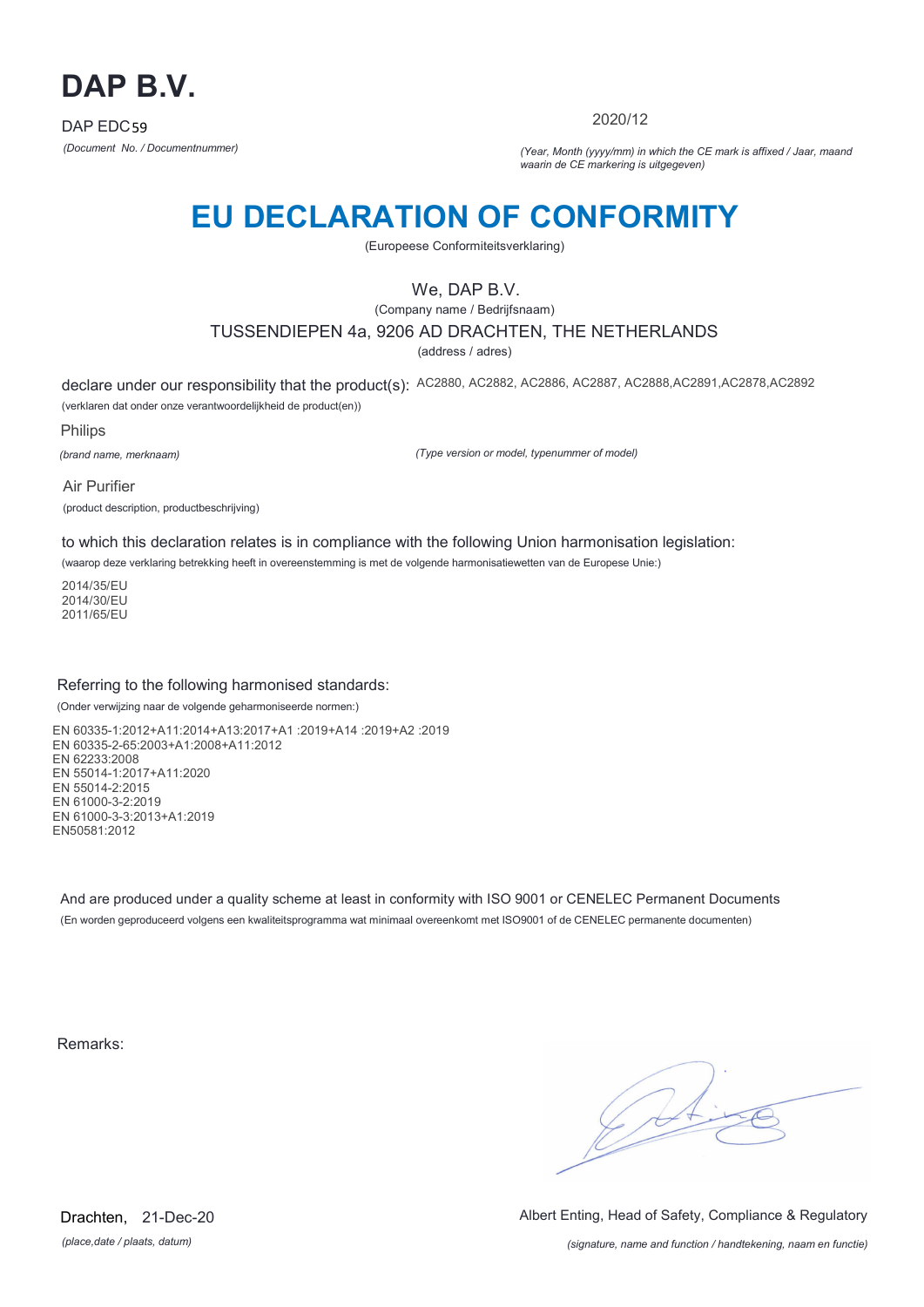

2020/12

*(Document No. / Číslo zprávy) (Year, Month (yyyy/mm) in which the CE mark is affixed / Rok udělění známky CE)*

# **EU DECLARATION OF CONFORMITY**

(Prohlášení o shodě v EU)

## We, DAP B.V.

(Company name / Jméno)

### TUSSENDIEPEN 4a, 9206 AD DRACHTEN, THE NETHERLANDS

(address / adresa)

declare under our responsibility that the product(s): AC2880, AC2882, AC2886, AC2887, AC2888,AC2891,AC2878,AC2892 (Prohlašujeme na svou odpovědnost, že elektrický výrobek)

Philips

*(brand name, značka)*

*(Type version or model, Typ verze nebo model)*

Air Purifier (product description, popis výrobku)

to which this declaration relates is in compliance with the following Union harmonisation legislation:

(ke kterému se toto prohlášení vztahuje, je v souladu s následujícími harmonizačními právními předpisy EU:)

2014/35/EU 2014/30/EU 2011/65/EU

### Referring to the following harmonised standards:

(Odkazující na následovné harmonizované normy:)

EN 60335-1:2012+A11:2014+A13:2017+A1 :2019+A14 :2019+A2 :2019 EN 60335-2-65:2003+A1:2008+A11:2012 EN 62233:2008 EN 55014-1:2017+A11:2020 EN 55014-2:2015 EN 61000-3-2:2019 EN 61000-3-3:2013+A1:2019 EN50581:2012

And are produced under a quality scheme at least in conformity with ISO 9001 or CENELEC Permanent Documents (A jsou vyráběny v systému řízení kvality minimálně ve shodě s ISO 9001 nebo)

Remarks:

 $\sqrt{11}$ 

*(place,date / místo, datum)* Drachten, 21-Dec-20

*(signature, name and function / podpis, jméno a funkce)* Albert Enting, Head of Safety, Compliance & Regulatory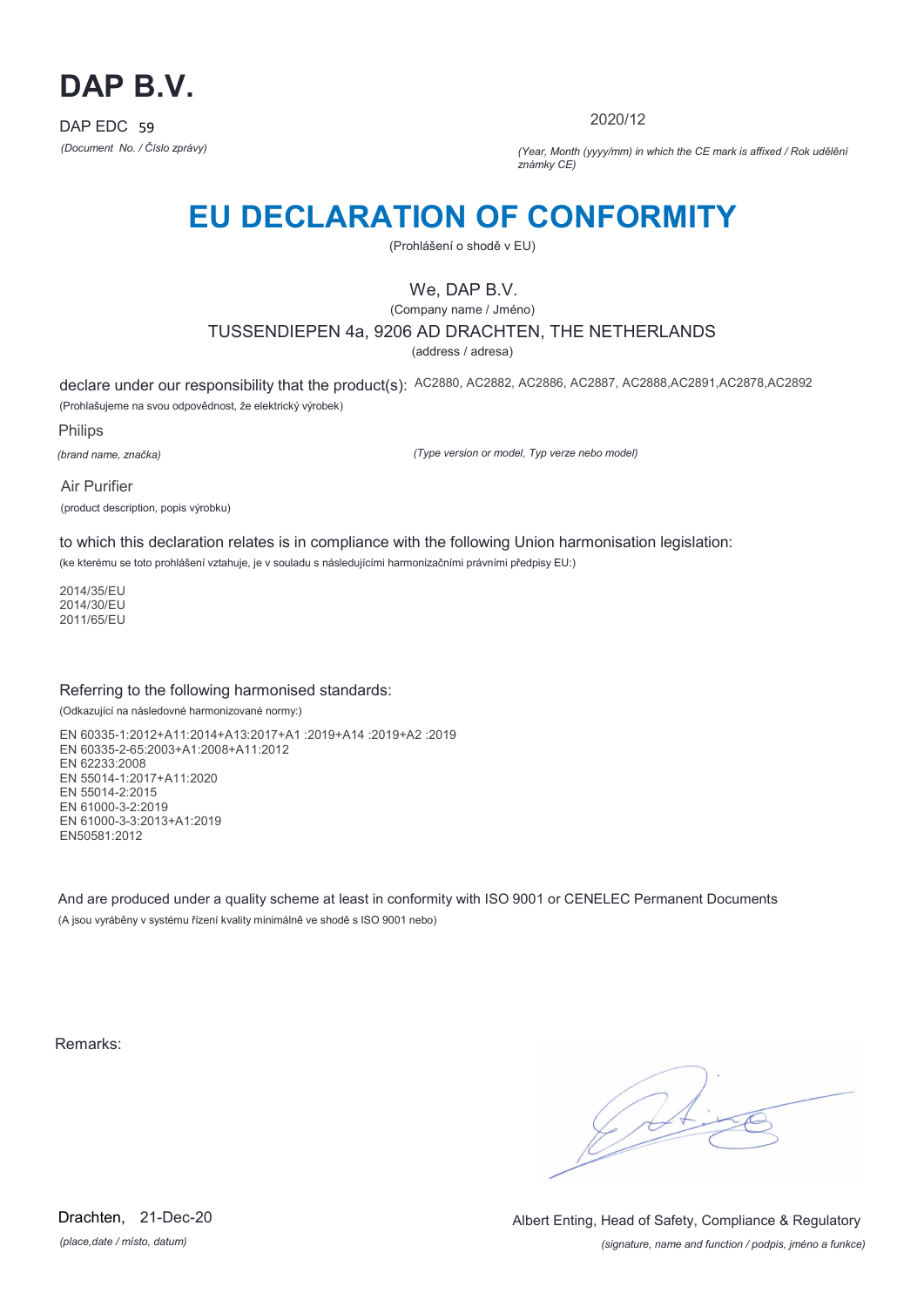

2020/12

*(Document No. / Rapportnummer) (Year, Month (yyyy/mm) in which the CE mark is affixed / Årstal for påhæftning af CE-mærkningen)*

# **EU DECLARATION OF CONFORMITY**

(EU KONFORMITETSERKLÆRING)

## We, DAP B.V.

(Company name / Virksomhedens navn)

### TUSSENDIEPEN 4a, 9206 AD DRACHTEN, THE NETHERLANDS

(address / adresse)

declare under our responsibility that the product(s): AC2880, AC2882, AC2886, AC2887, AC2888,AC2891,AC2878,AC2892 (Erklærer i henhold til vores ansvar, at de(t) elektriske produkt(er))

Philips

*(brand name, navn på varemærke)*

*(Type version or model, type eller model)*

Air Purifier (product description, produktbeskrivelse)

to which this declaration relates is in compliance with the following Union harmonisation legislation:

(til hvilke(t) denne erklæring relaterer sig, er i overensstemmelse med følgende EUharmoniseringslovgivning:)

2014/35/EU 2014/30/EU 2011/65/EU

### Referring to the following harmonised standards:

(Med reference til følgende harmoniserede standarder:)

EN 60335-1:2012+A11:2014+A13:2017+A1 :2019+A14 :2019+A2 :2019 EN 60335-2-65:2003+A1:2008+A11:2012 EN 62233:2008 EN 55014-1:2017+A11:2020 EN 55014-2:2015 EN 61000-3-2:2019 EN 61000-3-3:2013+A1:2019 EN50581:2012

And are produced under a quality scheme at least in conformity with ISO 9001 or CENELEC Permanent Documents (Og er produceret i en kvalitet, der, som minimum, opfylder kravene i ISO 9001-standarden eller CENELEC's permanente dokumenter)

Remarks:

 $\sqrt{4}$ 

*(place,date / sted, dato)* Drachten, 21-Dec-20

*(signature, name and function / Signatur, navn og titel)* Albert Enting, Head of Safety, Compliance & Regulatory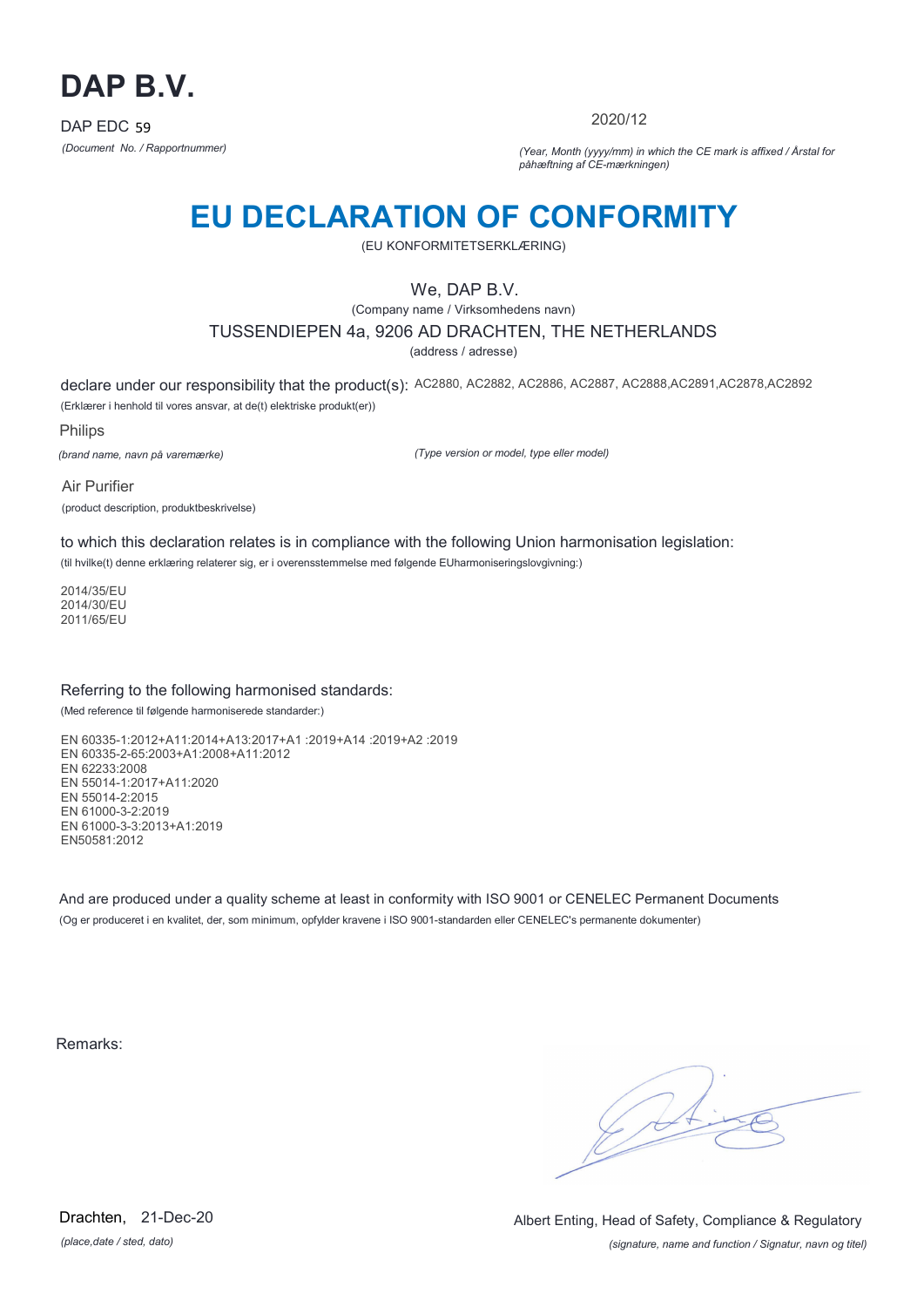

2020/12

*(Document No. / Documento nº.) (Year, Month (yyyy/mm) in which the CE mark is affixed / Año en el que se incluye el marcado CE))*

## **EU DECLARATION OF CONFORMITY**

(EU DECLARACIÓN CE DE CONFORMIDAD)

## We, DAP B.V.

(Company name / Nombre compaña )

TUSSENDIEPEN 4a, 9206 AD DRACHTEN, THE NETHERLANDS

(address / dirección )

declare under our responsibility that the product(s): (Declaramos bajo nuestra propia responsabilidad que el (los) producto(s): AC2880, AC2882, AC2886, AC2887, AC2888,AC2891,AC2878,AC2892

Philips

*(brand name, nombre de la marca)*

*(Type version or model, Referencia o modelo)*

Air Purifier (product description, descripción del producto )

to which this declaration relates is in compliance with the following Union harmonisation legislation:

(al que hace referencia esta declaración cumple la siguiente legislación sobre armonización de la Unión:)

2014/35/EU 2014/30/EU 2011/65/EU

### Referring to the following harmonised standards:

(En referencia a las siguientes normas armonizadas:)

EN 60335-1:2012+A11:2014+A13:2017+A1 :2019+A14 :2019+A2 :2019 EN 60335-2-65:2003+A1:2008+A11:2012 EN 62233:2008 EN 55014-1:2017+A11:2020 EN 55014-2:2015 EN 61000-3-2:2019 EN 61000-3-3:2013+A1:2019 EN50581:2012

And are produced under a quality scheme at least in conformity with ISO 9001 or CENELEC Permanent Documents (Y se fabrican conforme a una calidad al menos conforme a la norma ISO 9001 o a los Documentos Permanentes CENELEC)

Remarks:

*(place,date / lugar, fecha)* Drachten, 21-Dec-20

*(signature, name and function / firma, nombre y cargo )* Albert Enting, Head of Safety, Compliance & Regulatory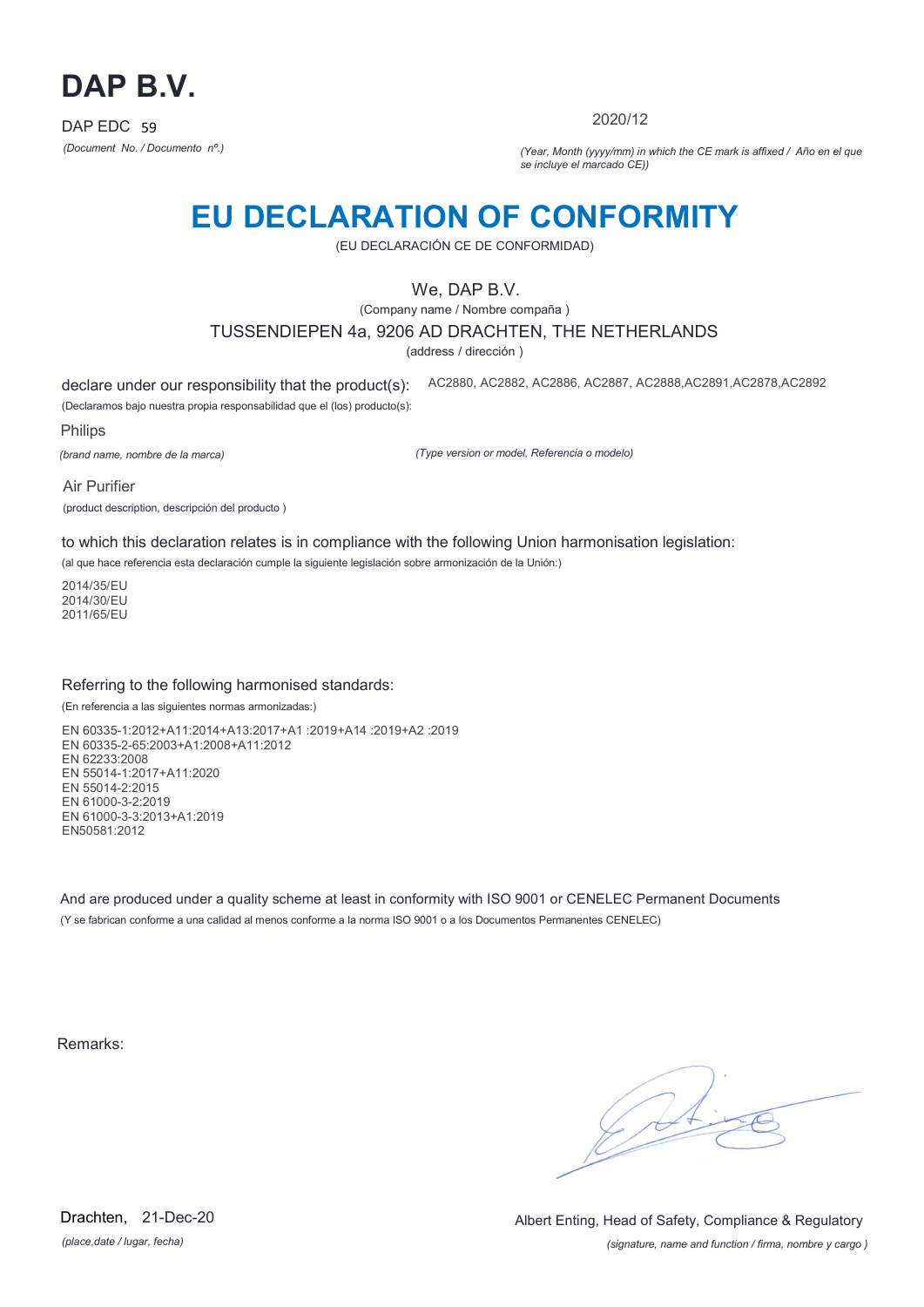

2020/12

*(Document No. / Raportti nr.) (Year, Month (yyyy/mm) in which the CE mark is affixed / CE merkinnän myöntämisvuosi)*

# **EU DECLARATION OF CONFORMITY**

(Vaatimustenmukaisuusvakuutus)

## We, DAP B.V.

(Company name / Nimi) TUSSENDIEPEN 4a, 9206 AD DRACHTEN, THE NETHERLANDS

(address / Osoite)

declare under our responsibility that the product(s): AC2880, AC2882, AC2886, AC2887, AC2888,AC2891,AC2878,AC2892 (Ilmoitus seuraavista vastuullamme olevista sähkötuotteista:)

Philips

*(brand name, Brändinimi)*

*(Type version or model, Tyypi, versio tai malli)*

Air Purifier (product description, Tuotekuvaus)

to which this declaration relates is in compliance with the following Union harmonisation legislation:

(Tämä vakuutus on yhdenmukainen seuraavan Euroopan unionin yhdenmukaistamislainsäädännön kanssa:)

2014/35/EU 2014/30/EU 2011/65/EU

### Referring to the following harmonised standards:

(Viitaten seuraaviin yhdenmukaistettuihin standardeihin:)

EN 60335-1:2012+A11:2014+A13:2017+A1 :2019+A14 :2019+A2 :2019 EN 60335-2-65:2003+A1:2008+A11:2012 EN 62233:2008 EN 55014-1:2017+A11:2020 EN 55014-2:2015 EN 61000-3-2:2019 EN 61000-3-3:2013+A1:2019 EN50581:2012

And are produced under a quality scheme at least in conformity with ISO 9001 or CENELEC Permanent Documents (Ja on tuotettu seuraavien laatujärjestelmien mukaisesti : ISO 9001 ja CENELEC asiakirjat)

Remarks:

 $\sqrt{11}$ 

*(place,date / paikka, päiväys)* Drachten, 21-Dec-20

*(signature, name and function / Allekirjoitus, nimi ja asema)* Albert Enting, Head of Safety, Compliance & Regulatory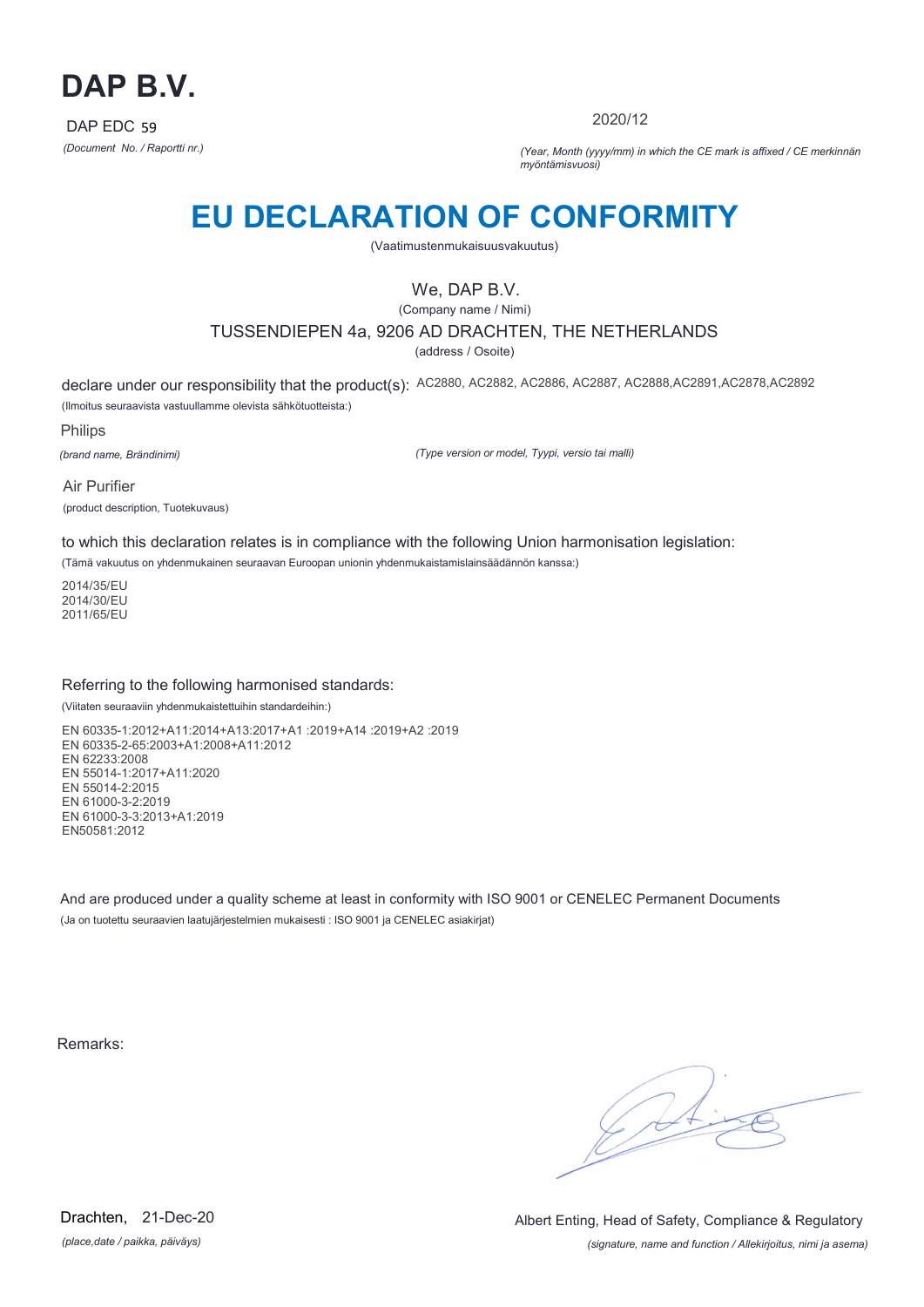

2020/12

*(Document No. / Jelentés száma) (Year, Month (yyyy/mm) in which the CE mark is affixed / A CE jelzés feltüntetésének éve)*

# **EU DECLARATION OF CONFORMITY**

(EC MEGFELELŐSÉGI NYILATKOZAT)

## We, DAP B.V.

(Company name / Név)

TUSSENDIEPEN 4a, 9206 AD DRACHTEN, THE NETHERLANDS

(address / cím)

declare under our responsibility that the product(s): (Felelőssége tudatában nyilatkozik, hogy az alábbi elektronikai termék(ek)) AC2880, AC2882, AC2886, AC2887, AC2888,AC2891,AC2878,AC2892

Philips

*(brand name, márkanév)*

*(Type version or model, Típusváltozat vagy modell)*

Air Purifier (product description, termék megnevezése)

to which this declaration relates is in compliance with the following Union harmonisation legislation:

(amelyre ez nyilatkozat vonatkozik, megfelel a következő uniós harmonizációs jogszabályoknak:)

2014/35/EU 2014/30/EU 2011/65/EU

### Referring to the following harmonised standards:

(Hivatkozva a következő harmonizált szabványokra:)

EN 60335-1:2012+A11:2014+A13:2017+A1 :2019+A14 :2019+A2 :2019 EN 60335-2-65:2003+A1:2008+A11:2012 EN 62233:2008 EN 55014-1:2017+A11:2020 EN 55014-2:2015 EN 61000-3-2:2019 EN 61000-3-3:2013+A1:2019 EN50581:2012

And are produced under a quality scheme at least in conformity with ISO 9001 or CENELEC Permanent Documents (legalább az ISO 9001-nek megfelelően vagy)

Remarks:

C. St

*(place,date / hely, dátum)* Drachten, 21-Dec-20

*(signature, name and function / aláírás, név és beosztás)* Albert Enting, Head of Safety, Compliance & Regulatory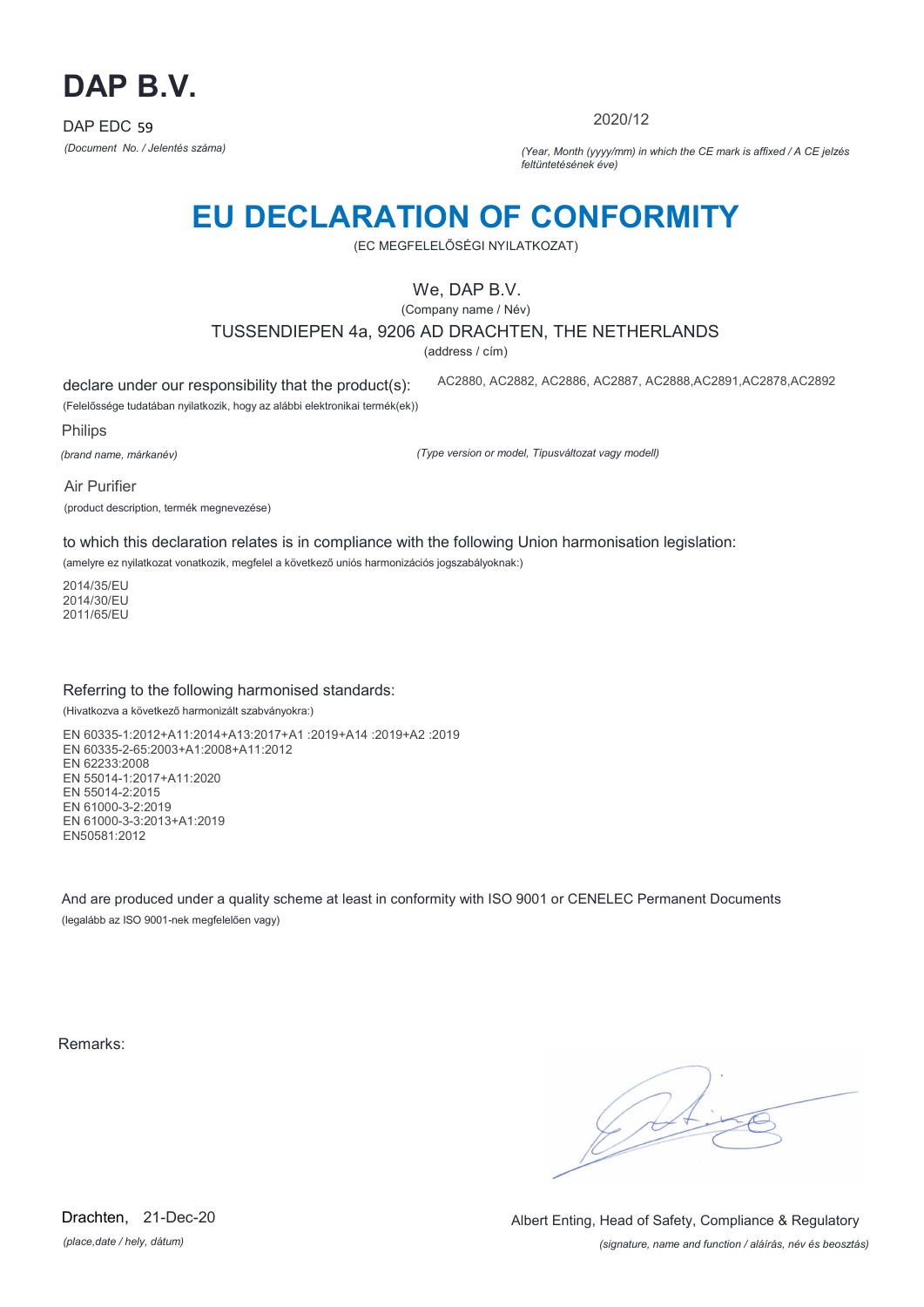

2020/12

*(Document No. / Report Numero ) (Year, Month (yyyy/mm) in which the CE mark is affixed / Anno di apposizione della marcatura CE)*

## **EU DECLARATION OF CONFORMITY**

(DICHIARAZIONE DI CONFORMITA' CE )

## We, DAP B.V.

(Company name / denominazione sociale)

### TUSSENDIEPEN 4a, 9206 AD DRACHTEN, THE NETHERLANDS

(address / sede)

declare under our responsibility that the product(s): AC2880, AC2882, AC2886, AC2887, AC2888,AC2891,AC2878,AC2892 (dichiara sotto la propria responsabilità che il /i Prodotto /i elettrico/i)

Philips

*(brand name, marchio)*

*(Type version or model, modello o versione )*

Air Purifier (product description, descrizione del prodotto)

to which this declaration relates is in compliance with the following Union harmonisation legislation:

(al quale la presente dichiarazione si riferisce è conforme alla seguente normativa di armonizzazione dell'Unione:

2014/35/EU 2014/30/EU 2011/65/EU

#### Referring to the following harmonised standards:

(In riferimento alle seguenti norme tecniche armonizzate:)

EN 60335-1:2012+A11:2014+A13:2017+A1 :2019+A14 :2019+A2 :2019 EN 60335-2-65:2003+A1:2008+A11:2012 EN 62233:2008 EN 55014-1:2017+A11:2020 EN 55014-2:2015 EN 61000-3-2:2019 EN 61000-3-3:2013+A1:2019 EN50581:2012

And are produced under a quality scheme at least in conformity with ISO 9001 or CENELEC Permanent Documents (e i processi produttivi seguono un sistema qualità conforme almeno alla norma ISO 9001 o ai documenti permanenti CENELEC)

Remarks:

 $\sqrt{11}$ 

*(place,date / luogo e data)* Drachten, 21-Dec-20

*(signature, name and function / firma , nome e funzione)* Albert Enting, Head of Safety, Compliance & Regulatory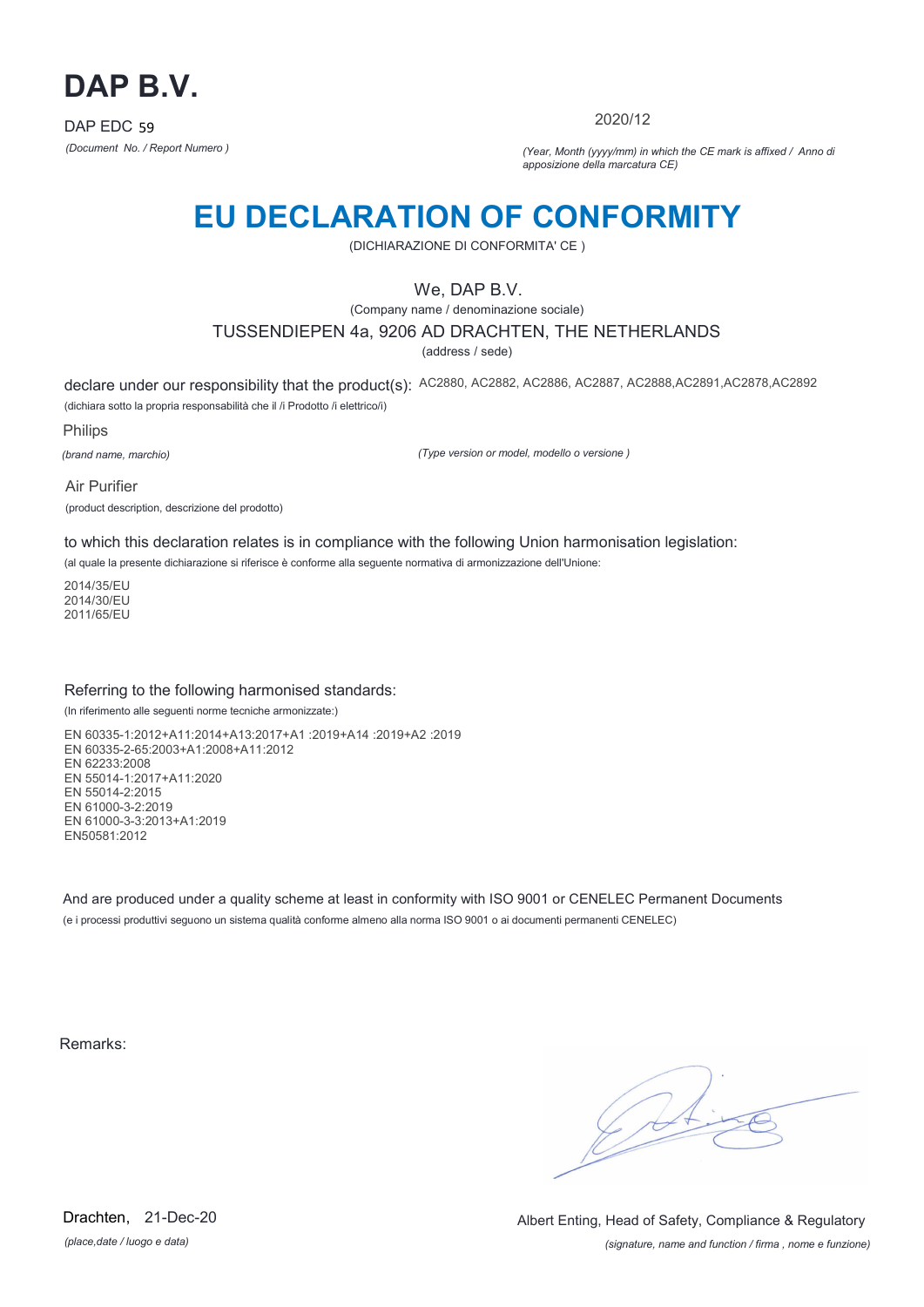

2020/12

*(Document No. / Pranešimo Nr.) (Year, Month (yyyy/mm) in which the CE mark is affixed / Metai, kada CE patvirtino)*

## **EU DECLARATION OF CONFORMITY**

(EC ATITIKTIES DEKLARACIJA)

## We, DAP B.V.

(Company name / Pavadinimas)

#### TUSSENDIEPEN 4a, 9206 AD DRACHTEN, THE NETHERLANDS

(address / adresas)

declare under our responsibility that the product(s): AC2880, AC2882, AC2886, AC2887, AC2888,AC2891,AC2878,AC2892 (Deklaruojame, kad elektronikos gaminys (-iai):)

Philips

*(brand name, firmos ženklo pavadinimas )*

*(Type version or model, Tipas arba modelis)*

Air Purifier (product description, gaminio aprašymas)

to which this declaration relates is in compliance with the following Union harmonisation legislation:

(šiai deklaracijai, sutinkamai su toliau nurodytais jungtiniais harmonizacijos reglamentais:)

2014/35/EU 2014/30/EU 2011/65/EU

### Referring to the following harmonised standards:

(Sutinkamai su šiais harmonizuotais standartais:)

EN 60335-1:2012+A11:2014+A13:2017+A1 :2019+A14 :2019+A2 :2019 EN 60335-2-65:2003+A1:2008+A11:2012 EN 62233:2008 EN 55014-1:2017+A11:2020 EN 55014-2:2015 EN 61000-3-2:2019 EN 61000-3-3:2013+A1:2019 EN50581:2012

And are produced under a quality scheme at least in conformity with ISO 9001 or CENELEC Permanent Documents (Pagaminta atitinkant visus kokybės reikalavimus pagal ISO 9001 ar CENELEC nuolatinius dokumentus)

Remarks:

G At

*(place,date / vieta, data)* Drachten, 21-Dec-20

*(signature, name and function / parašas, vardas, pavardė ir pareigos)* Albert Enting, Head of Safety, Compliance & Regulatory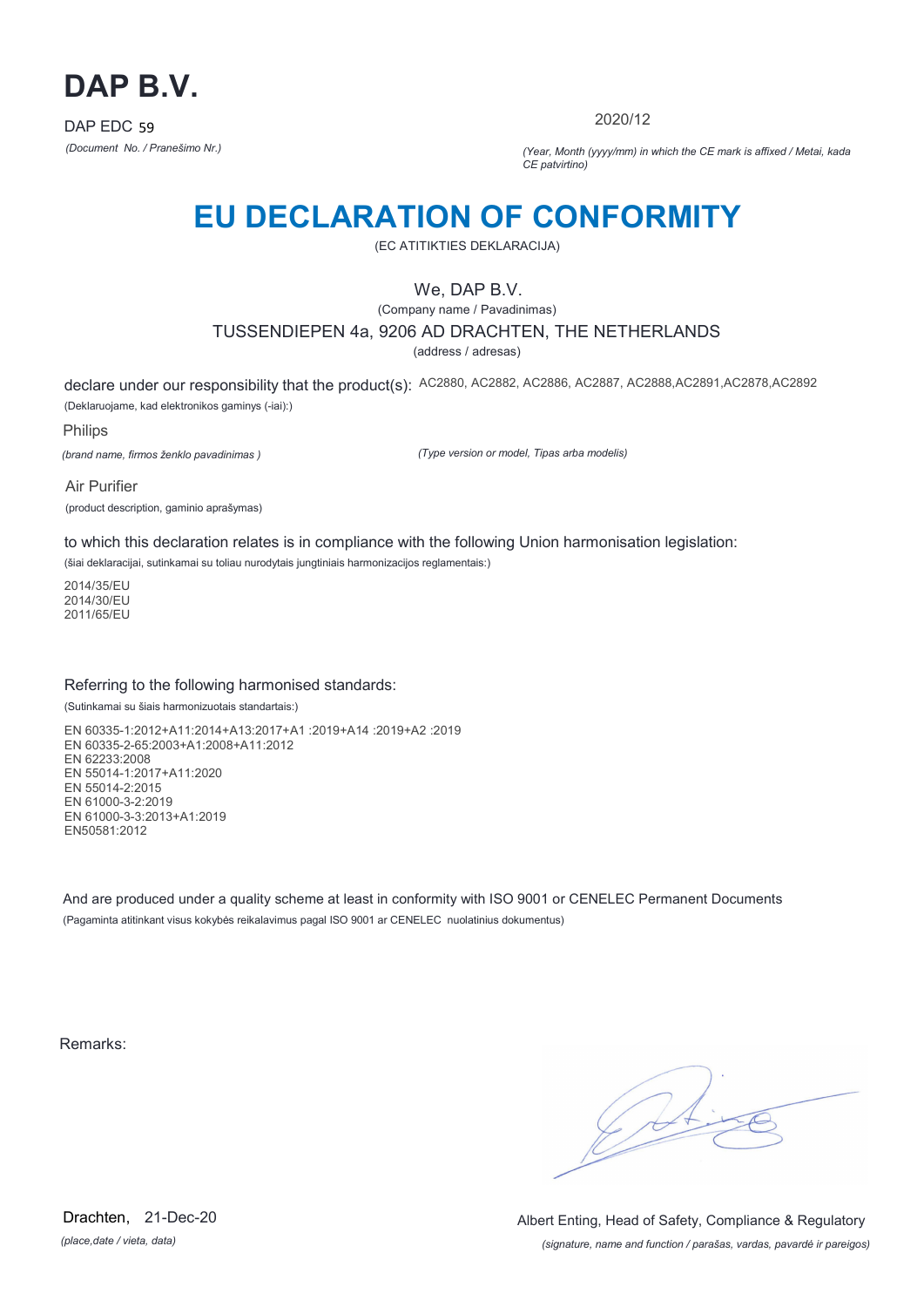

2020/12

*(Document No. / Ziņojums Nr) (Year, Month (yyyy/mm) in which the CE mark is affixed / Gads kurā CE zīme ieviesta)*

## **EU DECLARATION OF CONFORMITY**

(EC deklarācija atbilstība)

## We, DAP B.V.

(Company name / vārds)

#### TUSSENDIEPEN 4a, 9206 AD DRACHTEN, THE NETHERLANDS

(address / adrese)

declare under our responsibility that the product(s): AC2880, AC2882, AC2886, AC2887, AC2888,AC2891,AC2878,AC2892 (deklarēt zem vai atbildība ka, elektronisks produkts)

Philips

*(brand name, fabrikas marka vārds)*

*(Type version or model, Tips, versija vai modelis)*

Air Purifier (product description, produkta apraksts)

to which this declaration relates is in compliance with the following Union harmonisation legislation:

(uz ko attiecas šī deklarācija, atbilst tālāk minētajiem Eiropas Savienības saskaņošanas tiesību aktiem:)

2014/35/EU 2014/30/EU 2011/65/EU

#### Referring to the following harmonised standards:

(Atsaucas uz tālāk minētajiem saskaņotajiem standartiem:)

EN 60335-1:2012+A11:2014+A13:2017+A1 :2019+A14 :2019+A2 :2019 EN 60335-2-65:2003+A1:2008+A11:2012 EN 62233:2008 EN 55014-1:2017+A11:2020 EN 55014-2:2015 EN 61000-3-2:2019 EN 61000-3-3:2013+A1:2019 EN50581:2012

And are produced under a quality scheme at least in conformity with ISO 9001 or CENELEC Permanent Documents (Tiek ražots zem kvalitātes sistēma kas ir apstiprināta ar ISO 9001 vai CENELEC pastāvošiem dokumentiem )

Remarks:

G St

*(place,date / vieta, datums)* Drachten, 21-Dec-20

*(signature, name and function / parskts, vārds un amatpienākums)* Albert Enting, Head of Safety, Compliance & Regulatory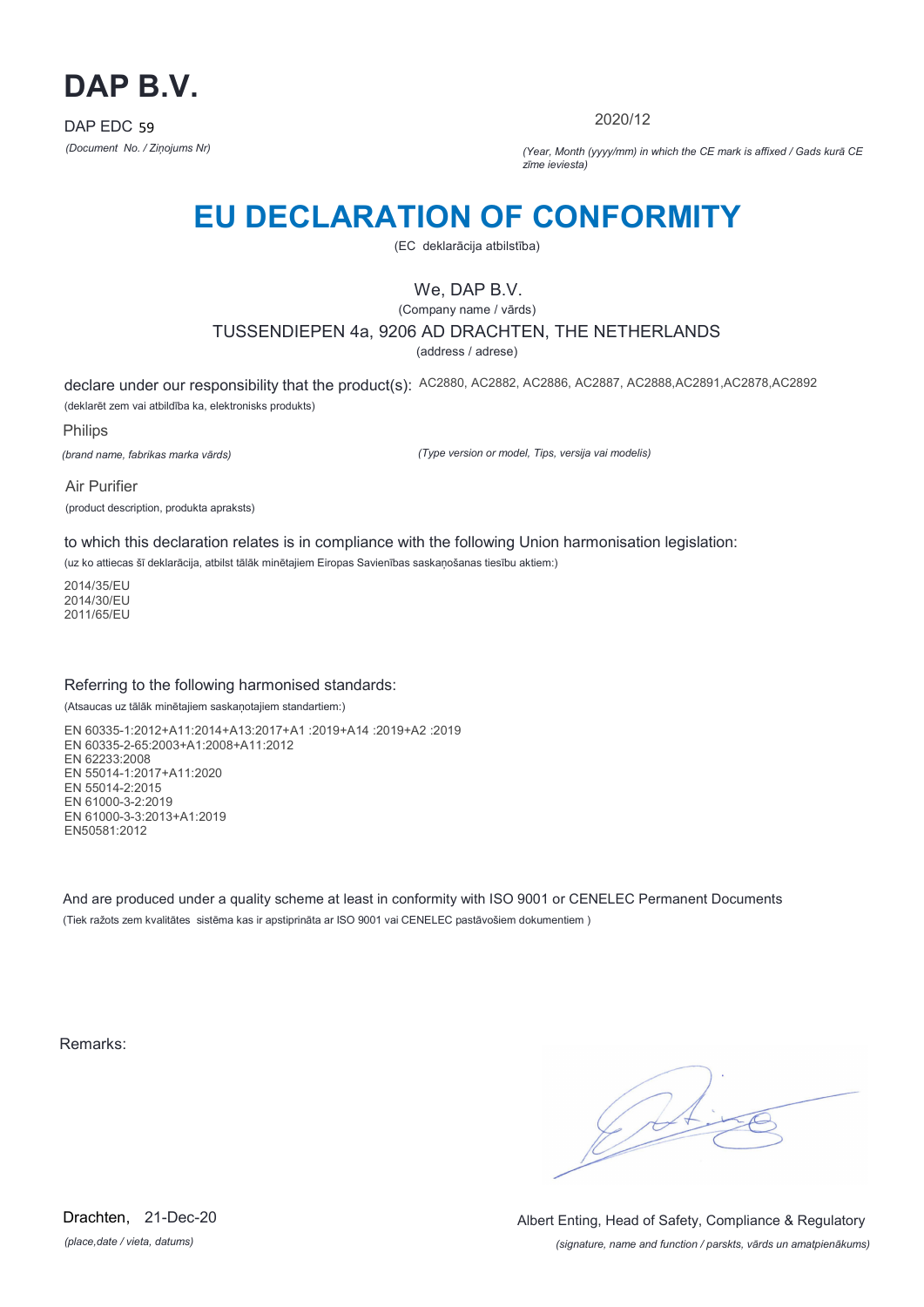

2020/12

*(Document No. / Numer raportu) (Year, Month (yyyy/mm) in which the CE mark is affixed / Rok, w którym oznakowanie CE zostało umieszczone na wyrobie)*

# **EU DECLARATION OF CONFORMITY**

(DEKLARACJA ZGODNOŚCI UE)

## We, DAP B.V.

(Company name / Nazwa)

TUSSENDIEPEN 4a, 9206 AD DRACHTEN, THE NETHERLANDS

(address / adres)

declare under our responsibility that the product(s):

(Deklarujemy na naszą odpowiedzialność, że urządzeni(e/a) elektryczne) AC2880, AC2882, AC2886, AC2887, AC2888,AC2891,AC2878,AC2892

Philips

*(brand name, marka)*

*(Type version or model, Typ lub model)*

Air Purifier

(product description, nazwa /opis produktu)

to which this declaration relates is in compliance with the following Union harmonisation legislation:

(do którego odnosi się niniejsza deklaracja jest zgodne z następującymi normami zharmonizowanymi:)

2014/35/EU 2014/30/EU 2011/65/EU

#### Referring to the following harmonised standards:

(Odwołującymi się do następujących norm zharmonizowanych:

EN 60335-1:2012+A11:2014+A13:2017+A1 :2019+A14 :2019+A2 :2019 EN 60335-2-65:2003+A1:2008+A11:2012 EN 62233:2008 EN 55014-1:2017+A11:2020 EN 55014-2:2015 EN 61000-3-2:2019 EN 61000-3-3:2013+A1:2019 EN50581:2012

And are produced under a quality scheme at least in conformity with ISO 9001 or CENELEC Permanent Documents (oraz został wyprodukowany zgodnie ze standardami jakościowymi takimi jak ISO9001 lub CENELEC Permanent Documents)

Remarks:

 $\sqrt{11}$ 

*(place,date / miasto, data)* Drachten, 21-Dec-20

*(signature, name and function / podpis, imię i nazwisko oraz funkcja)* Albert Enting, Head of Safety, Compliance & Regulatory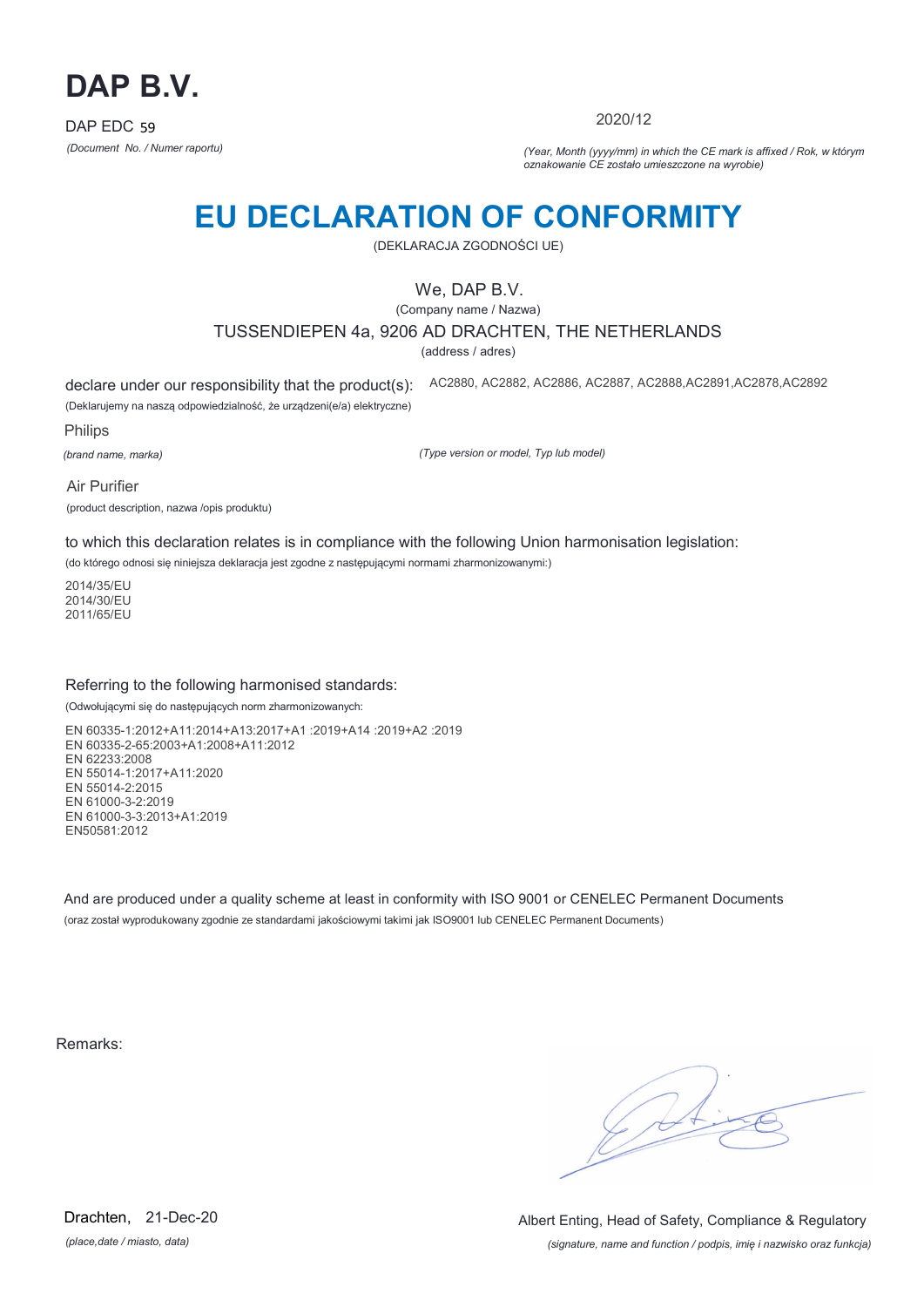

2020/12

*(Document No. / Relatório No.) (Year, Month (yyyy/mm) in which the CE mark is affixed / Ano em que a marca CE é afixada)*

## **EU DECLARATION OF CONFORMITY**

(DECLARAÇÃODE CONFORMIDADE CE)

## We, DAP B.V.

(Company name / Nome)

#### TUSSENDIEPEN 4a, 9206 AD DRACHTEN, THE NETHERLANDS

(address)

declare under our responsibility that the product(s): AC2880, AC2882, AC2886, AC2887, AC2888,AC2891,AC2878,AC2892 (Declara sob a sua responsabilidade que o(s) producto(s) eléctricos )

Philips

*(brand name, nome da marca)*

*(Type version or model, Indicar versão ou modelo)*

Air Purifier (product description, Descrição do produto)

to which this declaration relates is in compliance with the following Union harmonisation legislation:

(a que esta declaração se refere está em conformidade com a seguinte legislação de harmonização da União:)

2014/35/EU 2014/30/EU 2011/65/EU

#### Referring to the following harmonised standards:

(Com referência aos seguintes padrões de harmonização:)

EN 60335-1:2012+A11:2014+A13:2017+A1 :2019+A14 :2019+A2 :2019 EN 60335-2-65:2003+A1:2008+A11:2012 EN 62233:2008 EN 55014-1:2017+A11:2020 EN 55014-2:2015 EN 61000-3-2:2019 EN 61000-3-3:2013+A1:2019 EN50581:2012

And are produced under a quality scheme at least in conformity with ISO 9001 or CENELEC Permanent Documents (E são produzidos sob um regime de qualidade, pelo menos, em conformidade com a norma ISO 9001 ou Documentos Permanentes CENELEC)

Remarks:

 $\sqrt{4}$ 

*(place,date / local, data)* Drachten, 21-Dec-20

*(signature, name and function / assinatura, nome e função)* Albert Enting, Head of Safety, Compliance & Regulatory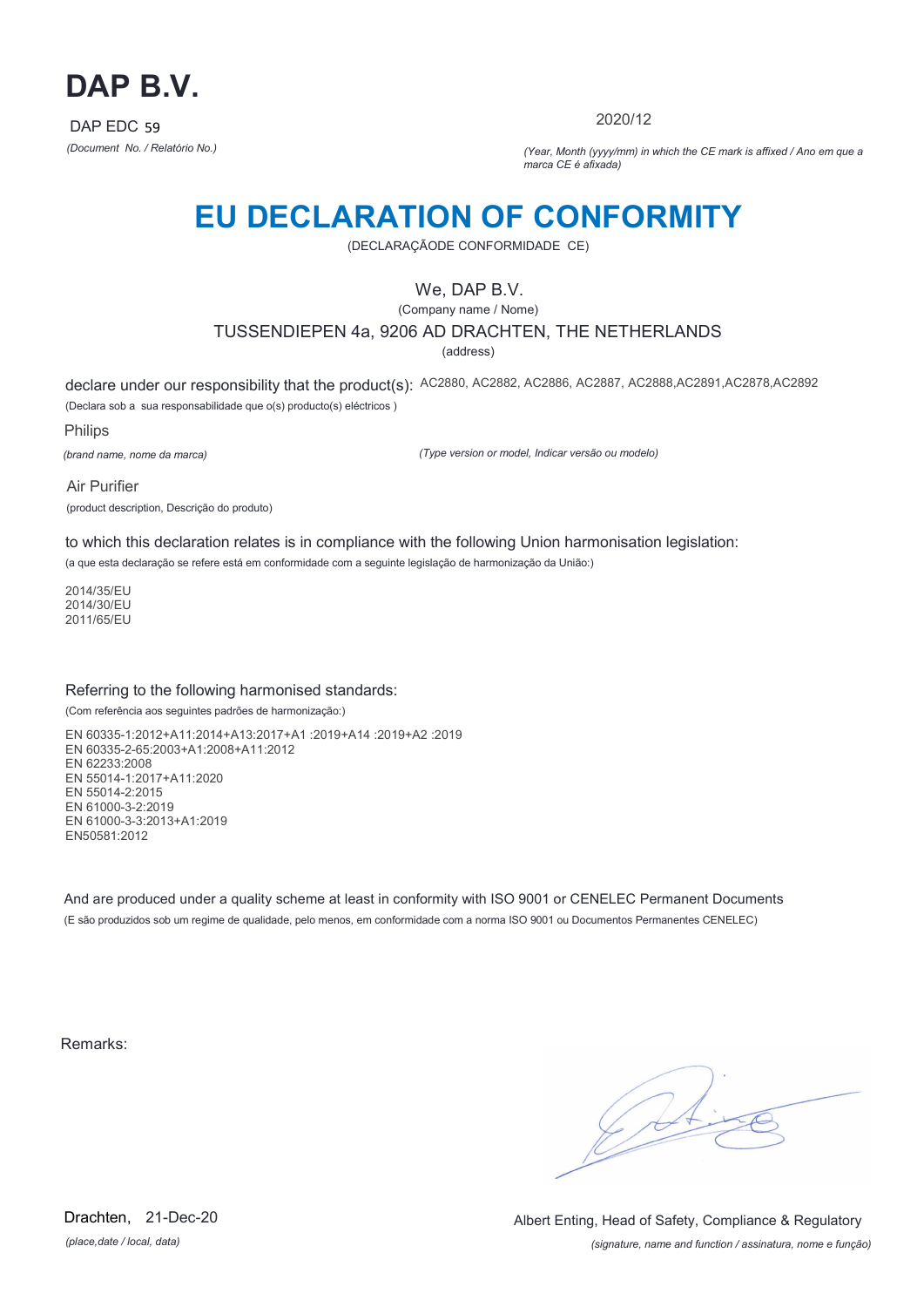

2020/12

*(Document No. / Nr. raport) (Year, Month (yyyy/mm) in which the CE mark is affixed / Anul în care este aplicat marcajul CE)*

## **EU DECLARATION OF CONFORMITY**

(DECLARAŢIE DE CONFORMITATE CE)

## We, DAP B.V.

(Company name / Nume)

TUSSENDIEPEN 4a, 9206 AD DRACHTEN, THE NETHERLANDS

(address / adresă)

declare under our responsibility that the product(s): AC2880, AC2882, AC2886, AC2887, AC2888,AC2891,AC2878,AC2892 (Declarăm pe proprie răspundere că produsul (produsele) electric(e))

Philips

*(brand name, marca)*

*(Type version or model, Tip sau model)*

Air Purifier (product description, descriere produs)

to which this declaration relates is in compliance with the following Union harmonisation legislation:

(la care se referă prezenta declarație este în conformitate cu următoarea legislație de armonizare a Uniunii:)

2014/35/EU 2014/30/EU 2011/65/EU

### Referring to the following harmonised standards:

(Se referă la următoarele standarde armonizate:)

EN 60335-1:2012+A11:2014+A13:2017+A1 :2019+A14 :2019+A2 :2019 EN 60335-2-65:2003+A1:2008+A11:2012 EN 62233:2008 EN 55014-1:2017+A11:2020 EN 55014-2:2015 EN 61000-3-2:2019 EN 61000-3-3:2013+A1:2019 EN50581:2012

And are produced under a quality scheme at least in conformity with ISO 9001 or CENELEC Permanent Documents (Şi sunt fabricate după o schemă de calitate conformă cel puţin cu standardul ISO 9001 sau Documentele Permanente CENELEC)

Remarks:

 $\sqrt{2}$ 

*(place,date / locul, data)* Drachten, 21-Dec-20

*(signature, name and function / semnătura, nume şi funcţie)* Albert Enting, Head of Safety, Compliance & Regulatory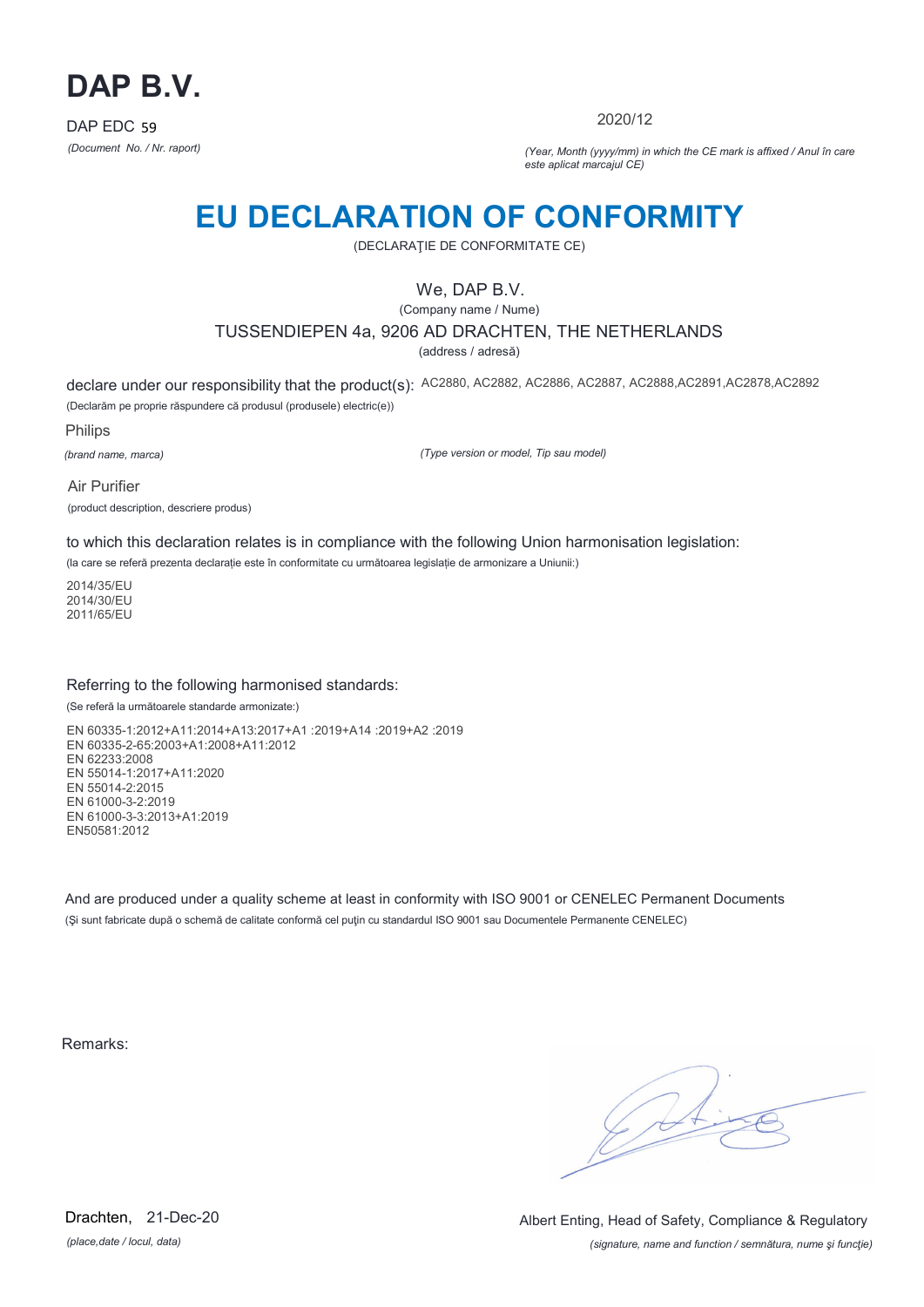

2020/12

*(Document No. / Номер протокола) (Year, Month (yyyy/mm) in which the CE mark is affixed / Год начала маркировки знаком CE)*

# **EU DECLARATION OF CONFORMITY**

(CE Декларация о соответствии)

## We, DAP B.V.

(Company name / Юридическое имя)

### TUSSENDIEPEN 4a, 9206 AD DRACHTEN, THE NETHERLANDS

(address / адрес)

declare under our responsibility that the product(s): AC2880, AC2882, AC2886, AC2887, AC2888,AC2891,AC2878,AC2892

(Декларируем под нашу ответственность, что электрическая продукция)

Philips

*(brand name, торговая марка)*

*(Type version or model, тип, модель)*

Air Purifier (product description, описание продукции)

to which this declaration relates is in compliance with the following Union harmonisation legislation:

(к которому относится данное заявление, соответствует следующим законодательным актам Европейского Союза о гармонизации технических нормативов:)

2014/35/EU 2014/30/EU 2011/65/EU

#### Referring to the following harmonised standards:

(Эти нормативы касаются следующих гармонизированных стандартов:)

EN 60335-1:2012+A11:2014+A13:2017+A1 :2019+A14 :2019+A2 :2019 EN 60335-2-65:2003+A1:2008+A11:2012 EN 62233:2008 EN 55014-1:2017+A11:2020 EN 55014-2:2015 EN 61000-3-2:2019 EN 61000-3-3:2013+A1:2019 EN50581:2012

And are produced under a quality scheme at least in conformity with ISO 9001 or CENELEC Permanent Documents (по крайней мере, в соответствии с ISO 9001 или)

Remarks:

(Sol

*(place,date / место, дата)* Drachten, 21-Dec-20

*(signature, name and function / подпись, имя и должность)* Albert Enting, Head of Safety, Compliance & Regulatory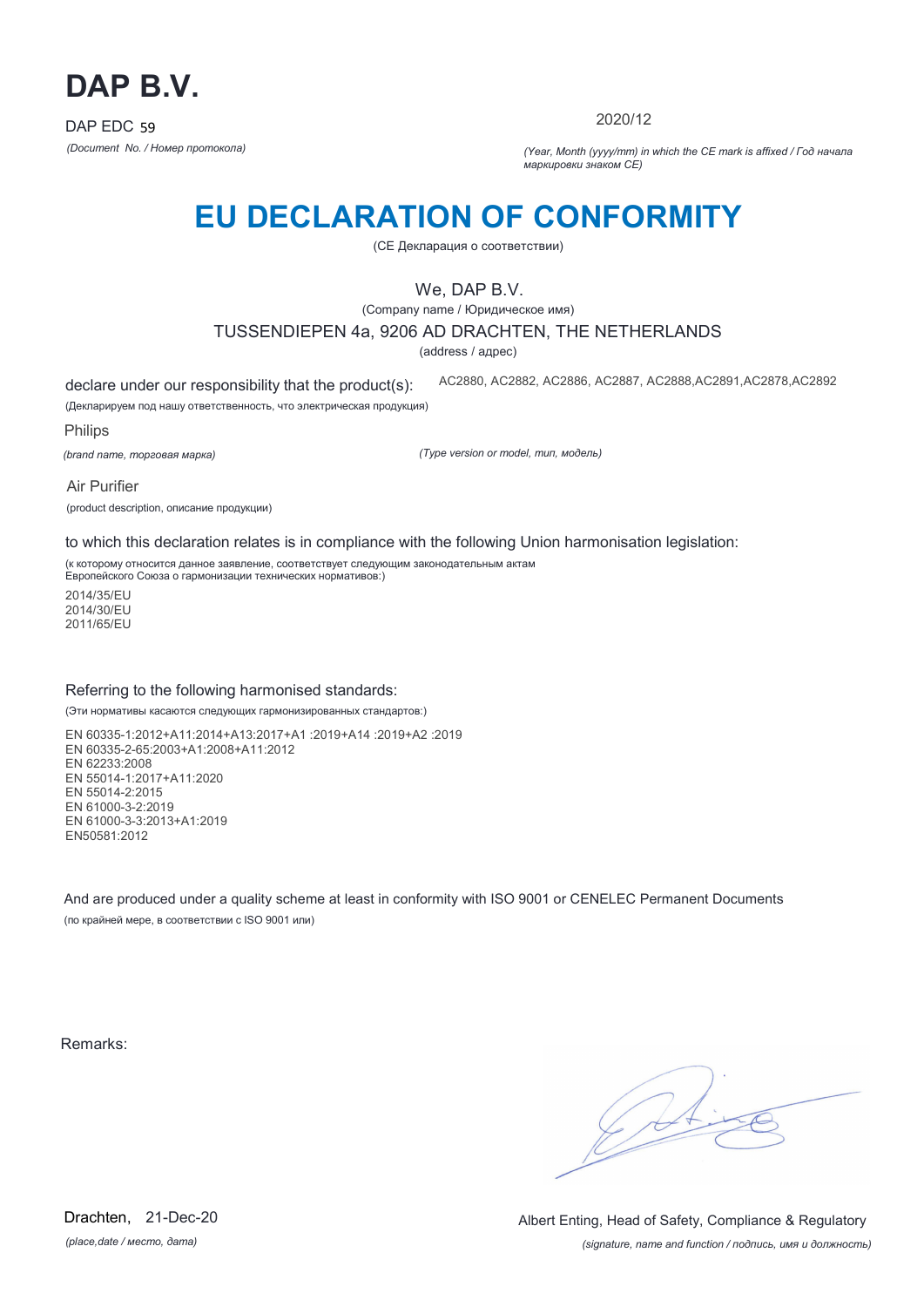

2020/12

*(Document No. / Správa č.) (Year, Month (yyyy/mm) in which the CE mark is affixed / Rok v ktorom je opatrený znakom CE)*

## **EU DECLARATION OF CONFORMITY**

(Rok v ktorom je opatrený znakom CE)

## We, DAP B.V.

(Company name / Meno )

### TUSSENDIEPEN 4a, 9206 AD DRACHTEN, THE NETHERLANDS

(address / adresa)

declare under our responsibility that the product(s): AC2880, AC2882, AC2886, AC2887, AC2888,AC2891,AC2878,AC2892 (Prehlasujeme na svoju zodpovednosť, že elektrický výrobok(y))

Philips

*(brand name, názov značky)*

*(Type version or model, Typové označenie alebo model)*

Air Purifier (product description, opis prístroja)

to which this declaration relates is in compliance with the following Union harmonisation legislation:

(na ktorý sa toto vyhlásenie vzťahuje, je v súlade s nasledujúcimi harmonizovanými právnymi predpismi Európskej únie:)

2014/35/EU 2014/30/EU 2011/65/EU

#### Referring to the following harmonised standards:

(S odvolaním sa na nasledujúce harmonizované normy:)

EN 60335-1:2012+A11:2014+A13:2017+A1 :2019+A14 :2019+A2 :2019 EN 60335-2-65:2003+A1:2008+A11:2012 EN 62233:2008 EN 55014-1:2017+A11:2020 EN 55014-2:2015 EN 61000-3-2:2019 EN 61000-3-3:2013+A1:2019 EN50581:2012

And are produced under a quality scheme at least in conformity with ISO 9001 or CENELEC Permanent Documents (A sú vyrobené systémom kvality minimálne v súlade s normou ISO 9001 alebo CENELEC dokumentmi)

Remarks:

 $\sqrt{11}$ 

*(place,date / miesto, dátum)* Drachten, 21-Dec-20

*(signature, name and function / podpis, meno a funkcia)* Albert Enting, Head of Safety, Compliance & Regulatory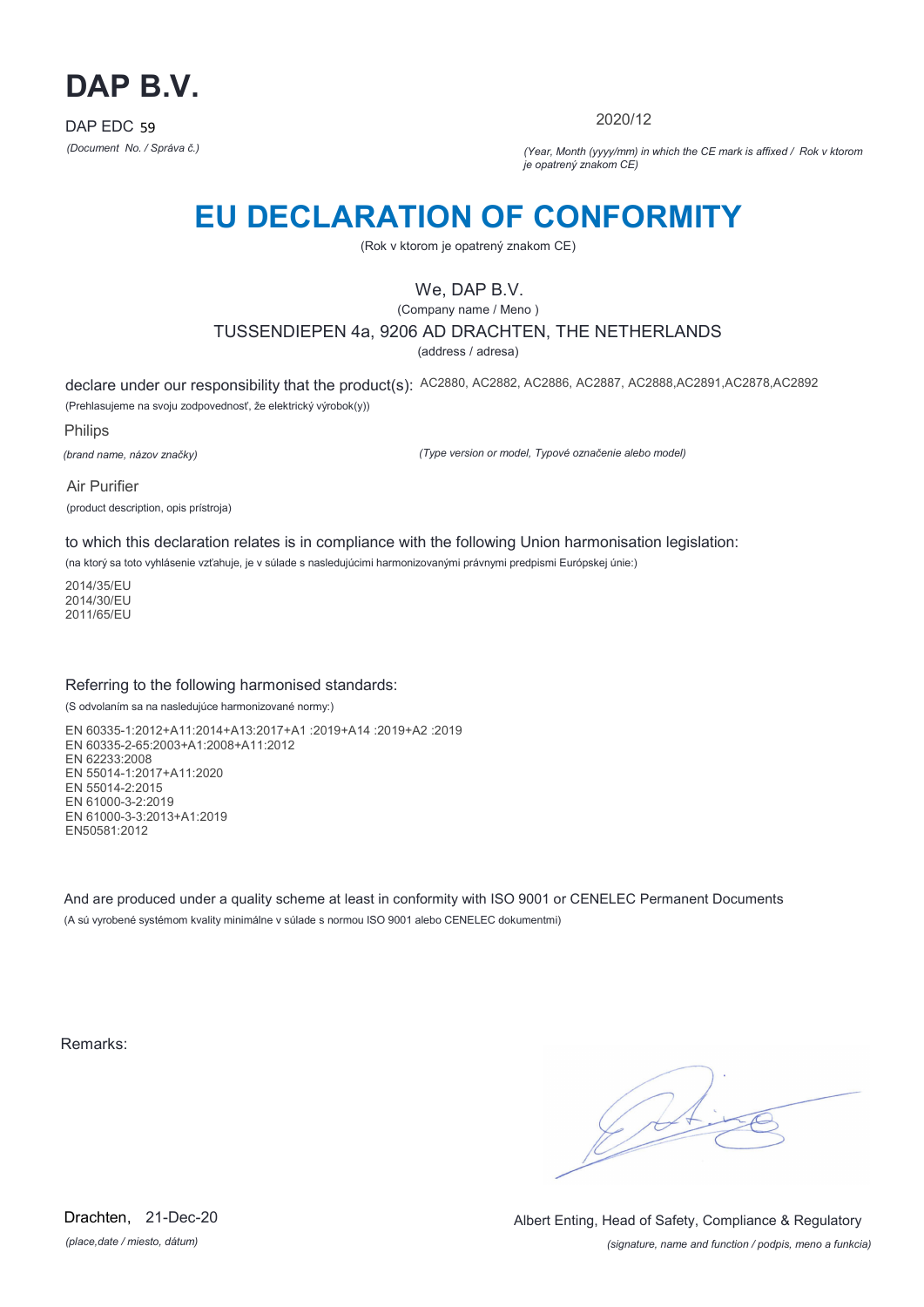

2020/12

*(Document No. / Številka poročila) (Year, Month (yyyy/mm) in which the CE mark is affixed / Leto namstitve CE znaka)*

# **EU DECLARATION OF CONFORMITY**

(Izjava o skladnosti)

## We, DAP B.V.

(Company name / Ime)

TUSSENDIEPEN 4a, 9206 AD DRACHTEN, THE NETHERLANDS

(address / Naslov)

declare under our responsibility that the product(s): AC2880, AC2882, AC2886, AC2887, AC2888,AC2891,AC2878,AC2892 (S polno odgovornostjo izjavljamo)

Philips

*(brand name, Ime znamke)*

*(Type version or model, Tip, verzija ali model)*

Air Purifier (product description, Opis proizvoda)

to which this declaration relates is in compliance with the following Union harmonisation legislation:

(na katerega se nanaša ta izjava, je skladen z naslednjo usklajevalno zakonodajo Unije:)

2014/35/EU 2014/30/EU 2011/65/EU

### Referring to the following harmonised standards:

(S sklicevanjem na naslednje usklajene standarde:)

EN 60335-1:2012+A11:2014+A13:2017+A1 :2019+A14 :2019+A2 :2019 EN 60335-2-65:2003+A1:2008+A11:2012 EN 62233:2008 EN 55014-1:2017+A11:2020 EN 55014-2:2015 EN 61000-3-2:2019 EN 61000-3-3:2013+A1:2019 EN50581:2012

And are produced under a quality scheme at least in conformity with ISO 9001 or CENELEC Permanent Documents (In so proizvedeni v skladu s shemo kakovosti najmanj v skladu z ISO 9001 ali CENELEC stalnimi dokumenti)

Remarks:

 $\sqrt{11}$ 

*(place,date / Kraj, datum)* Drachten, 21-Dec-20

*(signature, name and function / Podpis, Ime in funkcija)* Albert Enting, Head of Safety, Compliance & Regulatory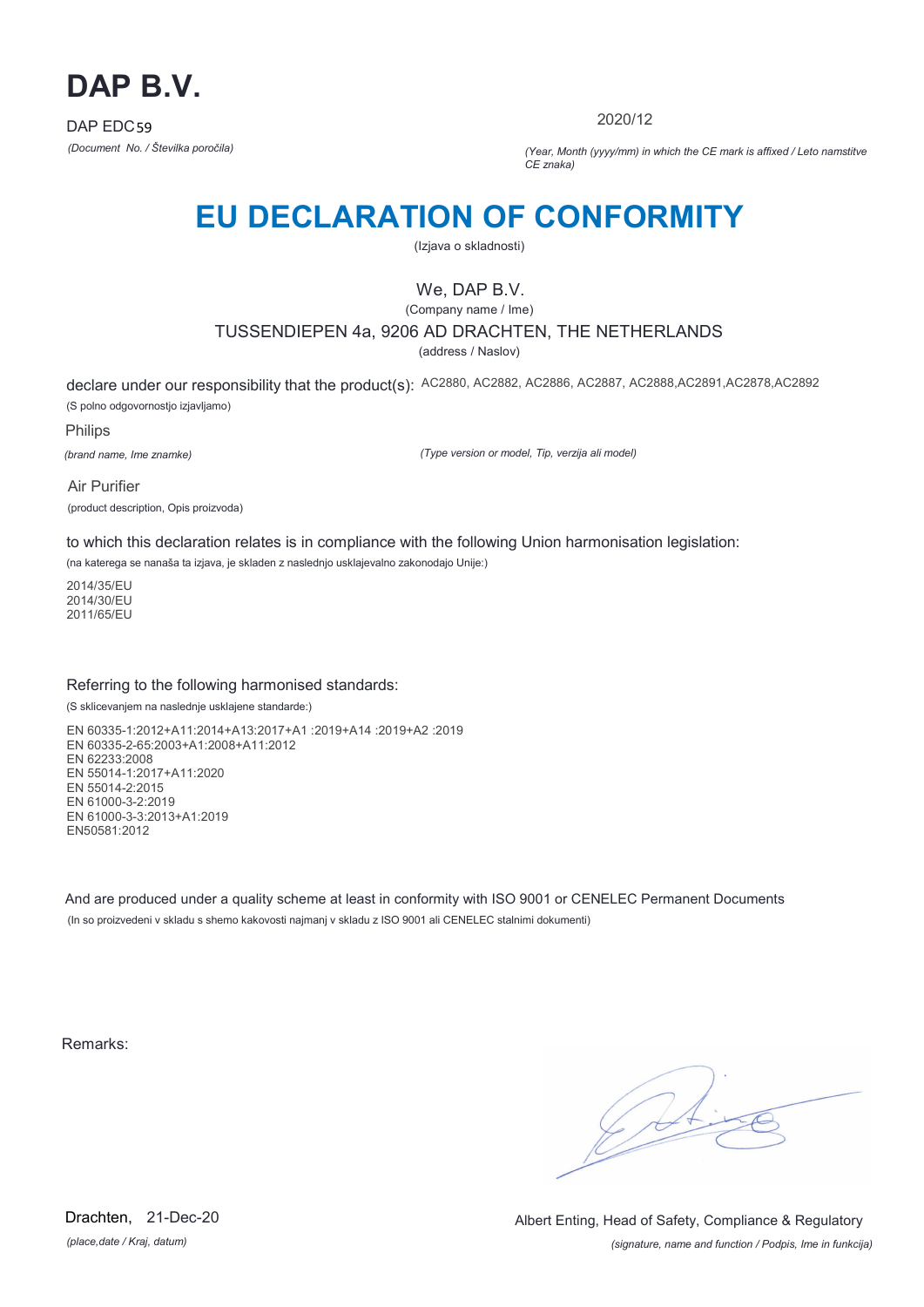

2020/12

*(Document No. / Döküman Numarası) (Year, Month (yyyy/mm) in which the CE mark is affixed / CE İbaresinin eklendiği yıl (yyyy/aa))*

## **EU DECLARATION OF CONFORMITY**

(EU UYGUNLUK BEYANI)

DAP B.V.

(Company name / İmalatçının ismi)

TUSSENDIEPEN 4a, 9206 AD DRACHTEN, THE NETHERLANDS

(address / İmalatçının adresi )

This declaration of conformity is issued under the sole responsibility of the manufacturer AC2880, AC2882, AC2886, AC2887, AC2888,AC2891,AC2878,AC2892

(Bu uygunluk beyanı yalnızca imalatçının kendi sorumluluğu altında düzenlenir)

Philips

*(brand name, İsim )*

*(Type version or model, Tip veya model)*

Air Purifier

(product description, Ürün Açıklamas )

to which this declaration relates is in compliance with the following Union harmonisation legislation:

((bu beyanın ilgili olduğu) aşağıdaki Union uyumlaştırma mevzuatına uygundur:)

2014/35/EU 2014/30/EU 2011/65/EU

#### Referring to the following harmonised standards:

(Aşağıdaki uyumlaştırılmış standartlara atıfta bulunmaktadır:)

EN 60335-1:2012+A11:2014+A13:2017+A1 :2019+A14 :2019+A2 :2019 EN 60335-2-65:2003+A1:2008+A11:2012 EN 62233:2008 EN 55014-1:2017+A11:2020 EN 55014-2:2015 EN 61000-3-2:2019 EN 61000-3-3:2013+A1:2019 EN50581:2012

And are produced under a quality scheme at least in conformity with ISO 9001 or CENELEC Permanent Documents (En az ISO 9001 veya CENELEC Daimi Belgelerine uygun kalite şemasına binaen mevcut ürünlerdir)

Remarks:

 $\sqrt{4}$ 

*(place,date / Yer ve tarih )* Drachten, 21-Dec-20

*(signature, name and function / İmza, isim ve görevi)* Albert Enting, Head of Safety, Compliance & Regulatory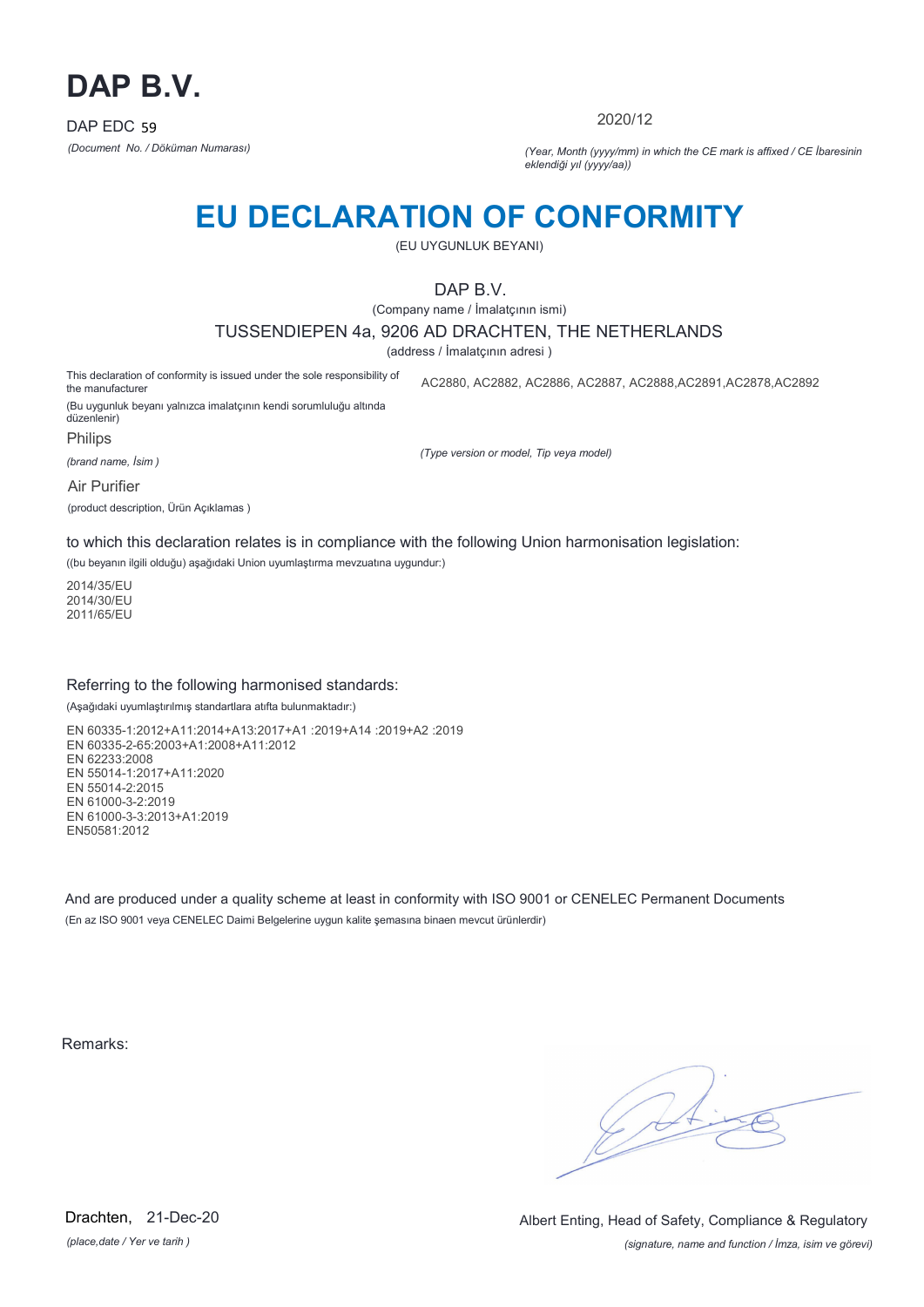

2020/12

*(Document No. / Broj izvještaja) (Year, Month (yyyy/mm) in which the CE mark is affixed / Godina ishođenja CE oznake)*

# **EU DECLARATION OF CONFORMITY**

(Izjava o sukladnosti)

## We, DAP B.V.

(Company name / Ime)

TUSSENDIEPEN 4a, 9206 AD DRACHTEN, THE NETHERLANDS

(address / Adresa)

declare under our responsibility that the product(s): AC2880, AC2882, AC2886, AC2887, AC2888,AC2891,AC2878,AC2892 (Odgovorno izjavljujemo da je elektični uređaj(i))

Philips

*(brand name, Naziv robne marke)*

*(Type version or model, Tipska oznaka ili model)*

Air Purifier (product description, opis proizvoda)

to which this declaration relates is in compliance with the following Union harmonisation legislation:

(na koji se odnosi ova deklaracija u skladu je sa sljedećim zakonima o harmonizaciji Unije:)

2014/35/EU 2014/30/EU 2011/65/EU

#### Referring to the following harmonised standards:

(Odnosi se na sljedeće norme za harmonizaciju:)

EN 60335-1:2012+A11:2014+A13:2017+A1 :2019+A14 :2019+A2 :2019 EN 60335-2-65:2003+A1:2008+A11:2012 EN 62233:2008 EN 55014-1:2017+A11:2020 EN 55014-2:2015 EN 61000-3-2:2019 EN 61000-3-3:2013+A1:2019 EN50581:2012

And are produced under a quality scheme at least in conformity with ISO 9001 or CENELEC Permanent Documents (najmanje u skladu sa normom ISO 9001 ili)

Remarks:

 $\sqrt{4}$ 

*(place,date / Mjesto ,datum)* Drachten, 21-Dec-20

*(signature, name and function / Potpis,ime i radno mjesto)* Albert Enting, Head of Safety, Compliance & Regulatory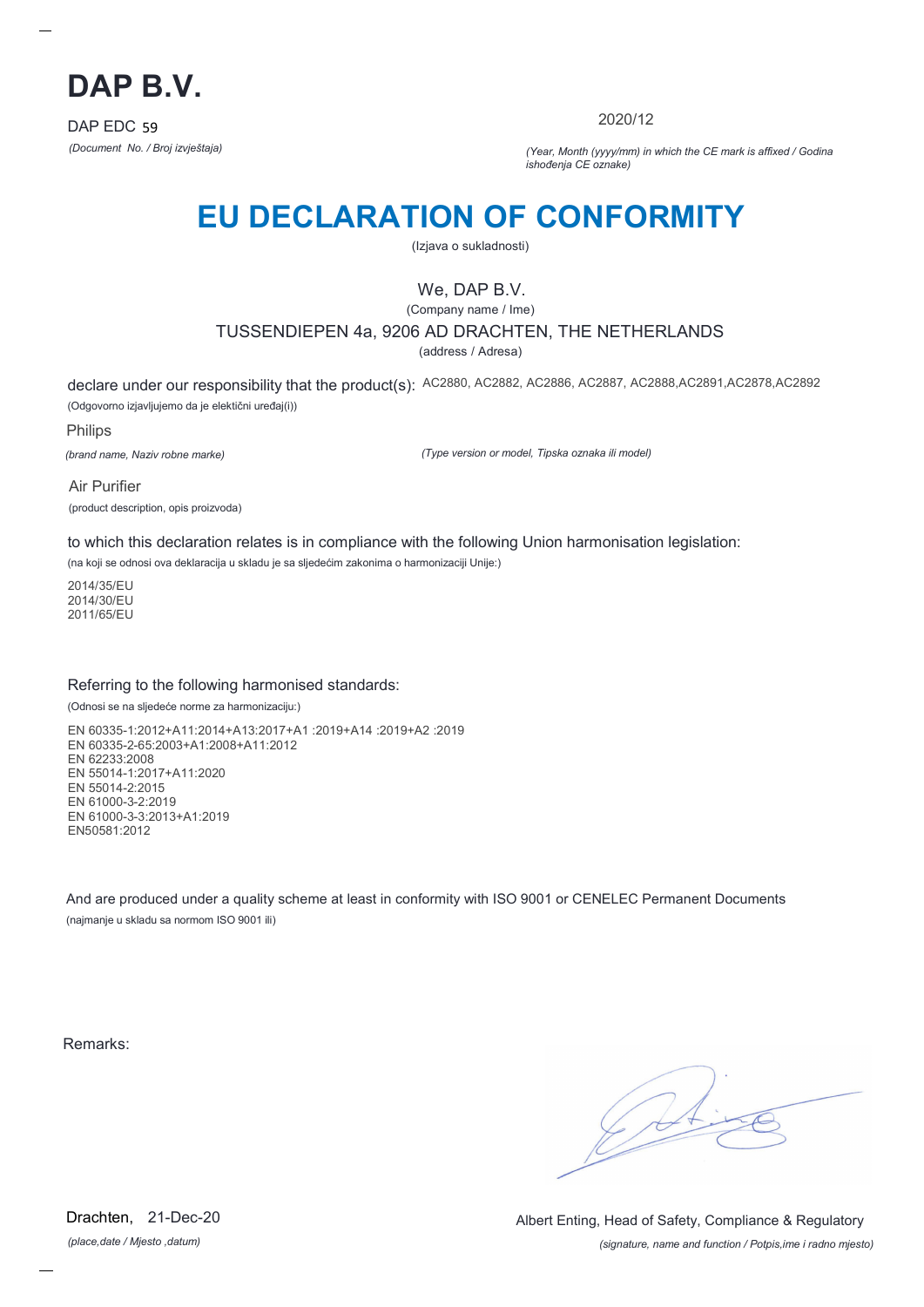

2020/12

*(Document No. / Αρ. έκθεσης) (Year, Month (yyyy/mm) in which the CE mark is affixed / Έτος επικόλλησης του σήματος συμμόρφωσης CE)*

# **EU DECLARATION OF CONFORMITY**

(ΔΗΛΩΣΗ ΣΥΜΜΟΡΦΩΣΗΣ CE)

## We, DAP B.V.

(Company name / Επωνυμία) TUSSENDIEPEN 4a, 9206 AD DRACHTEN, THE NETHERLANDS

(address / Διεύθυνση)

declare under our responsibility that the product(s): AC2880, AC2882, AC2886, AC2887, AC2888,AC2891,AC2878,AC2892 (Δηλώνουμε υπεύθυνα ότι το ηλεκτρολογικό προϊόν/ προϊόντα)

Philips

*(brand name, ονομασία μάρκας)*

*(Type version or model, Τύπος έκδοσης ή μοντέλο)*

Air Purifier (product description, περιγραφή προϊόντος)

to which this declaration relates is in compliance with the following Union harmonisation legislation: (στο οποίο αναφέρεται αυτή η δήλωση συμμορφώνεται με την παρακάτω νομοθεσία εναρμόνισης της Ένωσης:)

2014/35/EU 2014/30/EU 2011/65/EU

### Referring to the following harmonised standards:

(Αναφορικά με τα παρακάτω εναρμονισμένα πρότυπα:)

EN 60335-1:2012+A11:2014+A13:2017+A1 :2019+A14 :2019+A2 :2019 EN 60335-2-65:2003+A1:2008+A11:2012 EN 62233:2008 EN 55014-1:2017+A11:2020 EN 55014-2:2015 EN 61000-3-2:2019 EN 61000-3-3:2013+A1:2019 EN50581:2012

And are produced under a quality scheme at least in conformity with ISO 9001 or CENELEC Permanent Documents (Και παράγεται/ παράγονται σύμφωνα με ένα ποιοτικό πρόγραμμα που συμμορφούται, κατ'ελάχιστον, με το πρότυπο ISO 9001 ή με τα Μόνιμα Έγγραφα Τεκμηρίωσης της CENELEC)

Remarks:

 $\sqrt{4}$ 

*(place,date / τόπος, ημερομηνία)* Drachten, 21-Dec-20

*(signature, name and function / υπογραφή, ονοματεπώνυμο και λειτουργία)* Albert Enting, Head of Safety, Compliance & Regulatory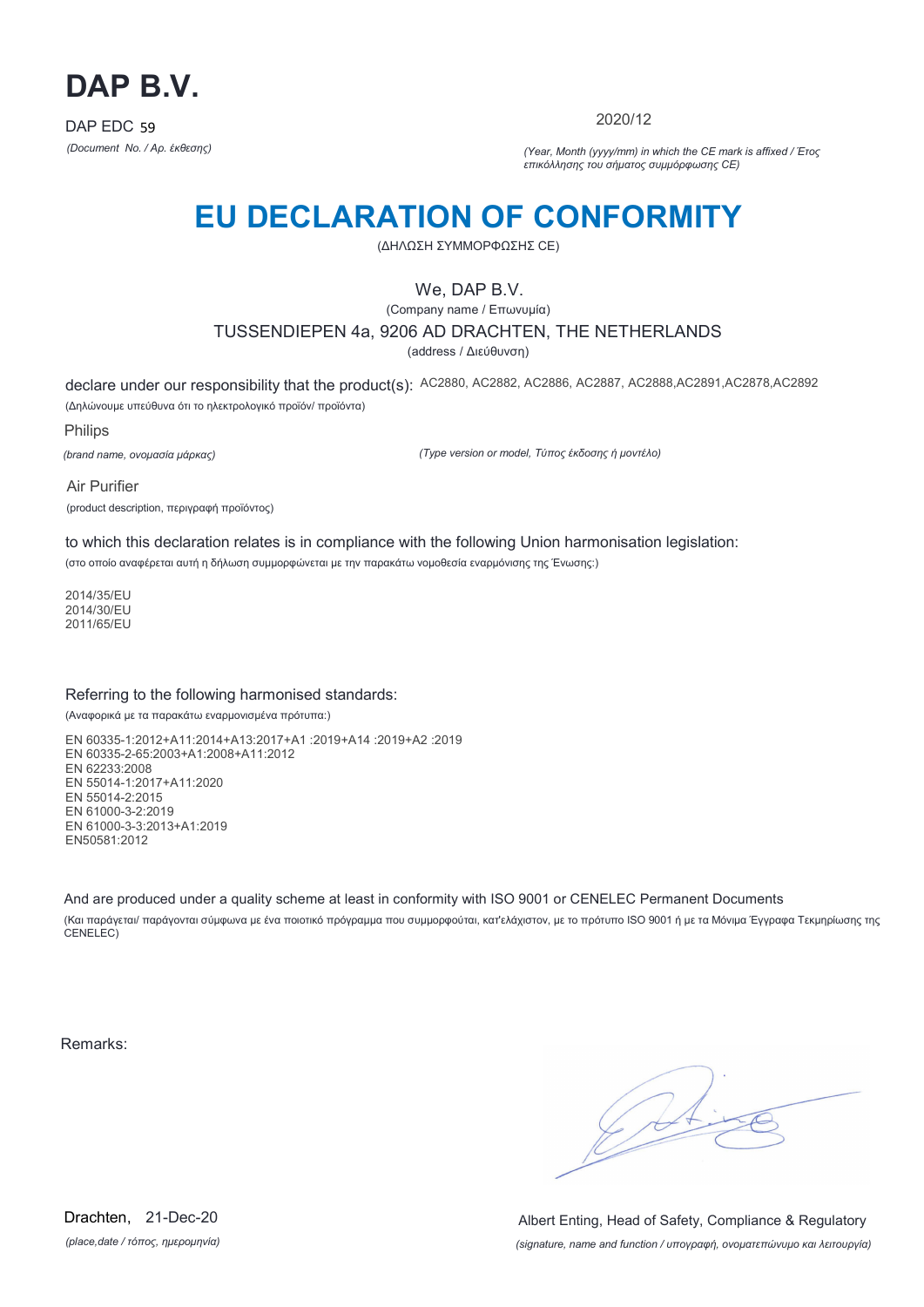

2020/12

*(Document No. / Документ №) (Year, Month (yyyy/mm) in which the CE mark is affixed / Година на поставяне на CE маркировката)*

# **EU DECLARATION OF CONFORMITY**

(CE Декларация за съответствие)

## We, DAP B.V.

(Company name / Име )

### TUSSENDIEPEN 4a, 9206 AD DRACHTEN, THE NETHERLANDS

(address / адрес)

declare under our responsibility that the product(s): AC2880, AC2882, AC2886, AC2887, AC2888,AC2891,AC2878,AC2892 (Декларираме на наша отговорност, че електрическият(те) уред(и):

Philips

*(Brand name, търговска марка)*

*(Type version or model, Серия или модел)*

Air Purifier (product description, описание на продукта(ите))

to which this declaration relates is in compliance with the following Union harmonisation legislation:

(към който се отнася настоящата декларация, е в съответствие със следното законодателство на Съюза относно хармонизацията:)

2014/35/EU 2014/30/EU 2011/65/EU

#### Referring to the following harmonised standards:

(Отнася се към следните хармонизирани стандарти:)

EN 60335-1:2012+A11:2014+A13:2017+A1 :2019+A14 :2019+A2 :2019 EN 60335-2-65:2003+A1:2008+A11:2012 EN 62233:2008 EN 55014-1:2017+A11:2020 EN 55014-2:2015 EN 61000-3-2:2019 EN 61000-3-3:2013+A1:2019 EN50581:2012

And are produced under a quality scheme at least in conformity with ISO 9001 or CENELEC Permanent Documents (и са произведени под система за качествен контрол най-малко в съответствие с ISO 9001 или)

Remarks:

*(place,date / място, дата)* Drachten, 21-Dec-20

*(signature, name and function / подпис, име и длъжност)* Albert Enting, Head of Safety, Compliance & Regulatory